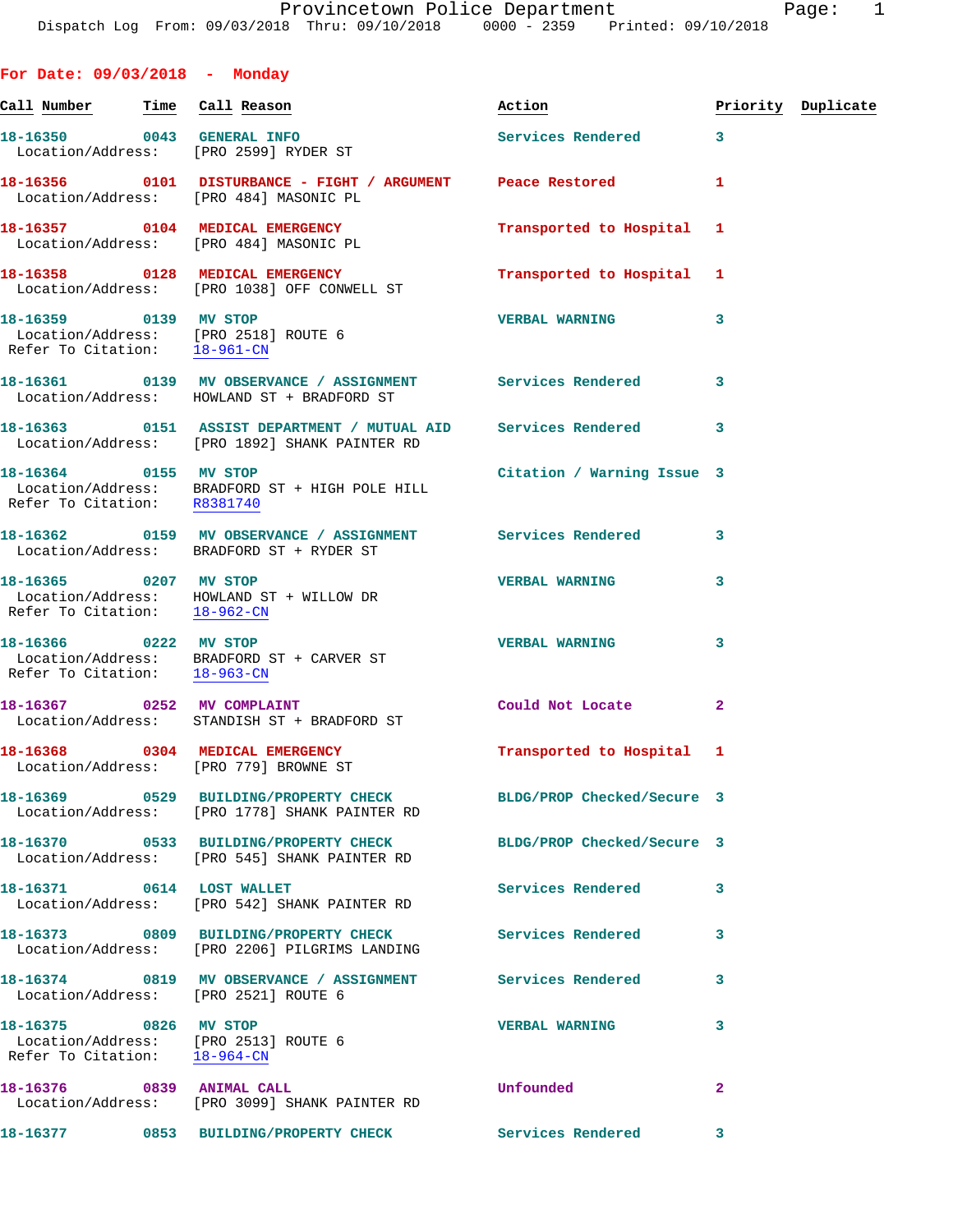|                                       | Provincetown Police Department<br>Dispatch Log From: 09/03/2018 Thru: 09/10/2018 0000 - 2359 Printed: 09/10/2018      |                            |                |
|---------------------------------------|-----------------------------------------------------------------------------------------------------------------------|----------------------------|----------------|
|                                       |                                                                                                                       |                            |                |
|                                       | Location/Address: [PRO 2483] COMMERCIAL ST                                                                            |                            |                |
|                                       | 18-16378 0902 BUILDING/PROPERTY CHECK<br>Location/Address: [PRO 3317] CEMETERY RD                                     | Services Rendered          | $\mathbf{3}$   |
|                                       | 18-16379 0902 BUILDING/PROPERTY CHECK<br>Location/Address: [PRO 3318] CEMETERY RD                                     | <b>Services Rendered</b>   | 3              |
|                                       | 18-16380 1011 PARK, WALK & TALK<br>Location/Address: [PRO 105] COMMERCIAL ST                                          | Services Rendered          | $\overline{2}$ |
|                                       | 18-16381 1039 MV OBSERVANCE / ASSIGNMENT Citation / Warning Issue 3<br>Location/Address: HIGH POLE HILL + BRADFORD ST |                            |                |
| 18-16382 1048 MV STOP                 | Location/Address: WEBSTER PL + BRADFORD ST<br>Refer To Citation: $\frac{18-965-CN}{\pi}$                              | <b>VERBAL WARNING</b>      | 3              |
|                                       | 18-16383 1124 INJURED BIRD<br>Location/Address: [PRO 2499] RACE POINT RD                                              | Referred to Other Agency 2 |                |
|                                       | 18-16384 1146 MEDICAL EMERGENCY<br>Location/Address: [PRO 440] HARRY KEMP WAY                                         | Transported to Hospital 1  |                |
| 18-16385 1152 MV DISABLED             | Location/Address: PEARL ST + COMMERCIAL ST                                                                            | <b>Services Rendered</b>   | $\overline{2}$ |
|                                       | 18-16386 1152 PARKING COMPLAINT<br>Location/Address: [PRO 2483] COMMERCIAL ST                                         | <b>Services Rendered</b>   | 3              |
|                                       | 18-16388 1200 MEDICAL EMERGENCY<br>Location/Address: [PRO 658] MOZART AVE                                             | <b>PATIENT REFUSAL</b>     | 1              |
| 18-16389 1216 MV COMPLAINT            | Location/Address: COURT ST + SHANK PAINTER RD                                                                         | Could Not Locate           | 2              |
|                                       | 18-16391 1240 BUILDING/PROPERTY CHECK Referred to Other Agency 3<br>Location/Address: [PRO 3033] COMMERCIAL ST        |                            |                |
| Location/Address: [PRO 779] BROWNE ST | 18-16392 1251 ASSIST CITIZEN                                                                                          | Investigated               | 3              |
|                                       | 18-16393 1254 BIKE - ACCIDENT<br>Location/Address: RACE POINT RD + PROVINCELANDS RD                                   | Transported to Hospital 1  |                |
|                                       | 18-16395 1357 BUILDING/PROPERTY CHECK Services Rendered<br>Location/Address: [PRO 3259] MACMILLAN WHARF               |                            | 3              |
|                                       | 18-16396 1429 PARK, WALK & TALK<br>Location/Address: [PRO 382] COMMERCIAL ST                                          | Services Rendered          | $\overline{a}$ |
|                                       | 18-16397 1501 SERVICE CALL - POLICE<br>Location/Address: [PRO 516] RACE POINT RD                                      | Services Rendered          | 3              |
|                                       | 18-16398 1549 PARK, WALK & TALK<br>Location/Address: [PRO 105] COMMERCIAL ST                                          | Services Rendered          | $\mathbf{2}$   |
|                                       | 18-16399 1603 BUILDING/PROPERTY CHECK<br>Location/Address: [PRO 526] RYDER ST EXT                                     | BLDG/PROP Checked/Secure 3 |                |
| Location/Address: [PRO 3440] ROUTE 6  | 18-16401 1632 MV OBSERVANCE / ASSIGNMENT Services Rendered                                                            |                            | 3              |
|                                       | 18-16403 1638 BUILDING/PROPERTY CHECK<br>Location/Address: [PRO 182] COMMERCIAL ST                                    | BLDG/PROP Checked/Secure 3 |                |
|                                       | 18-16404 1647 BUILDING/PROPERTY CHECK BLDG/PROP Checked/Secure 3<br>Location/Address: [PRO 175] COMMERCIAL ST         |                            |                |
|                                       | 18-16405 1705 BUILDING/PROPERTY CHECK<br>Location/Address: [PRO 2500] COMMERCIAL ST                                   | BLDG/PROP Checked/Secure 3 |                |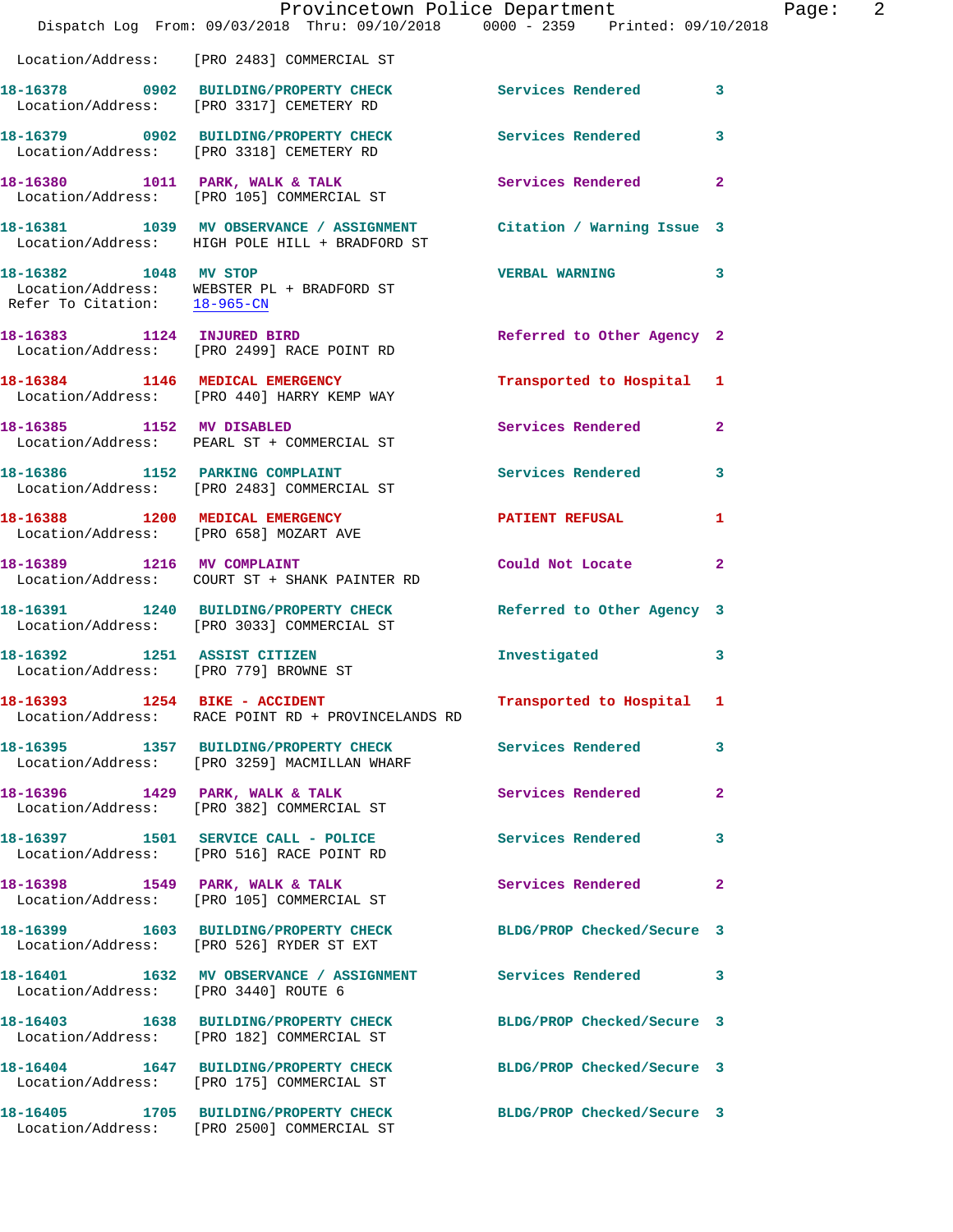|                                     | 18-16406 1709 BUILDING/PROPERTY CHECK<br>Location/Address: [PRO 1952] COMMERCIAL ST                                                           | BLDG/PROP Checked/Secure 3 |              |
|-------------------------------------|-----------------------------------------------------------------------------------------------------------------------------------------------|----------------------------|--------------|
|                                     | 18-16408 1734 MEDICAL EMERGENCY<br>Location/Address: [PRO 2539] RYDER ST EXT                                                                  | Services Rendered          | 1            |
| 18-16410 1750 MV COLLISION          | Location/Address: BRADFORD ST + SHANK PAINTER RD                                                                                              | Services Rendered          | 1            |
| 18-16411 1927 BAR CHECK             | Location/Address: [PRO 3837] COMMERCIAL ST                                                                                                    | Services Rendered          | $\mathbf{2}$ |
| 18-16412    1934    BIKE - ACCIDENT | Location/Address: HARRY KEMP WAY + CONWELL ST                                                                                                 | Services Rendered          | $\mathbf{1}$ |
|                                     | 18-16414                1935    ASSIST DEPARTMENT  /  MUTUAL  AID         Services  Rendered<br>Location/Address: [PRO 2490] PROVINCELANDS RD |                            | 3            |
|                                     | 18-16413 1936 MEDICAL EMERGENCY<br>Location/Address: HARRY KEMP WAY + CONWELL ST                                                              | Services Rendered          | $\mathbf{1}$ |
|                                     | 18-16416 2001 MEDICAL EMERGENCY<br>Location/Address: BRADFORD ST + CENTER ST                                                                  | Transported to Hospital 1  |              |
| 18-16417 2028 ASSIST CITIZEN        | Location/Address: [PRO 105] COMMERCIAL ST                                                                                                     | <b>Services Rendered</b>   | 3            |
| 18-16418 2029 MV STOP               | Location/Address: [PRO 2737] COMMERCIAL ST<br>Refer To Citation: 18-966-CN                                                                    | <b>VERBAL WARNING</b>      | 3            |
|                                     | 18-16419 2123 STREET PERFORMER COMPLAINT<br>Location/Address: [PRO 175] COMMERCIAL ST                                                         | <b>SPOKEN TO</b>           | 3            |
|                                     | 18-16421 2319 BUILDING/PROPERTY CHECK<br>Location/Address: [PRO 526] RYDER ST EXT                                                             | BLDG/PROP Checked/Secure 3 |              |
|                                     | 18-16423 2349 BUILDING/PROPERTY CHECK<br>Location/Address: [PRO 3259] MACMILLAN WHARF                                                         | <b>Services Rendered</b>   | 3            |
| 18-16424 2355 ALARM - FIRE          | Location/Address: [PRO 2217] COMMERCIAL ST                                                                                                    | False Alarm                | 1            |
| 18-16426 2358 ALARM - GENERAL       | Location/Address: [PRO 341] COMMERCIAL ST                                                                                                     | False Alarm                | 1            |
| For Date: $09/04/2018$ - Tuesday    |                                                                                                                                               |                            |              |
|                                     | 18-16425 0008 BUILDING/PROPERTY CHECK<br>Location/Address: [PRO 379] COMMERCIAL ST                                                            | BLDG/PROP Checked/Secure 3 |              |
|                                     | 18-16427 0037 MV OBSERVANCE / ASSIGNMENT<br>Location/Address: BRADFORD ST + HOWLAND ST                                                        | <b>Services Rendered</b>   | 3            |
| 18-16430 0136 BY-LAW VIOLATION      | Location/Address: [PRO 105] COMMERCIAL ST                                                                                                     | SPOKEN TO                  | $\mathbf{2}$ |
| 18-16432 0212 LOST PROPERTY         | Location/Address: [PRO 399] COMMERCIAL ST                                                                                                     | Services Rendered          | 3            |
|                                     | 18-16433 0234 BUILDING/PROPERTY CHECK BLDG/PROP Checked/Secure 3<br>Location/Address: [PRO 444] HIGH POLE HILL                                |                            |              |
| 18-16434 0355 MEDICAL EMERGENCY     | Location/Address: [PRO 542] SHANK PAINTER RD<br>Refer To $P/C$ : 18-216-AR                                                                    | Transported to Hospital 1  |              |
| Location/Address: [PRO 521] ROUTE 6 | 18-16435 0411 BUILDING/PROPERTY CHECK Services Rendered 3                                                                                     |                            |              |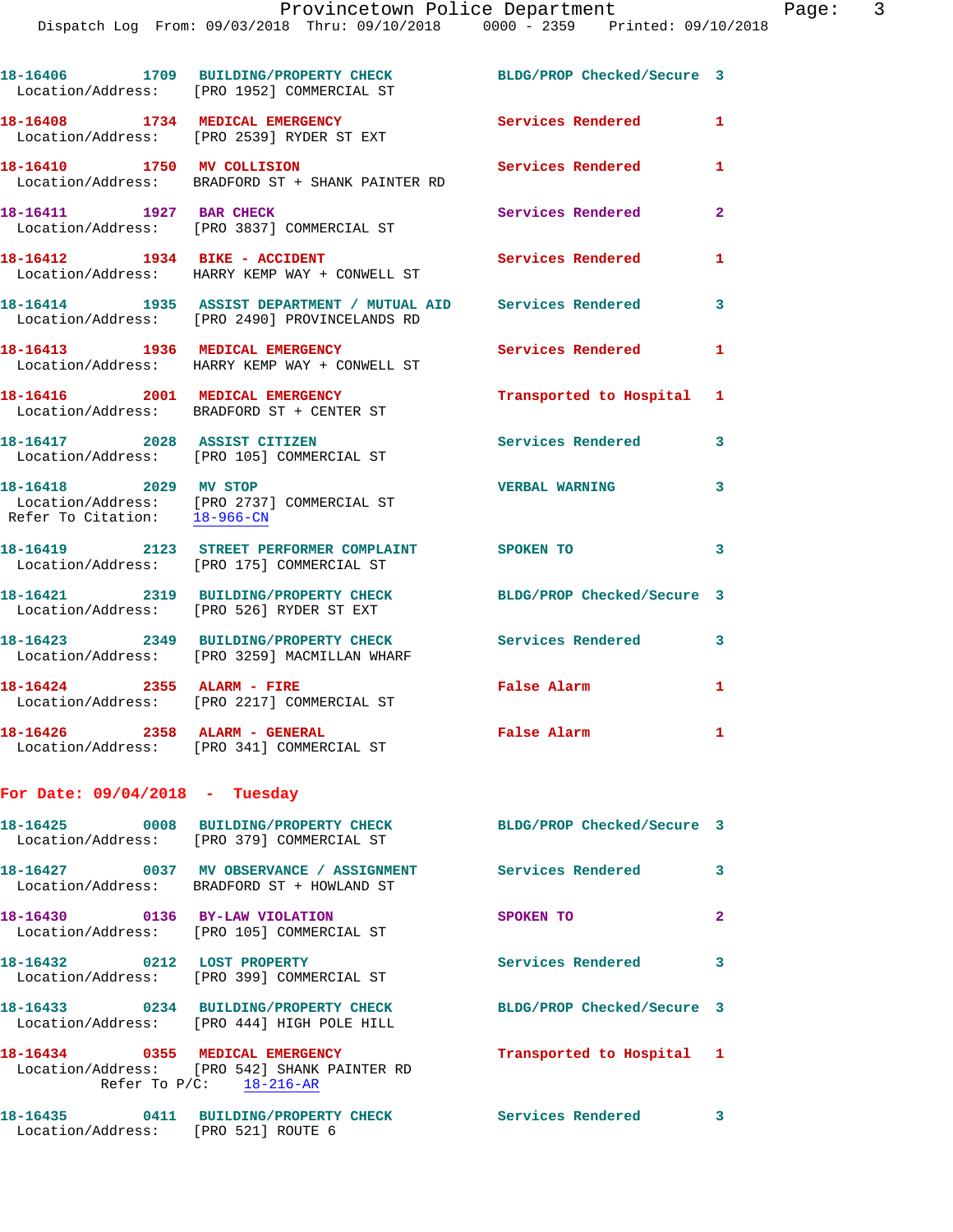|                                                                                               | 18-16436 0455 COMPLAINT - GENERAL<br>Location/Address: [PRO 57] BRADFORD ST                                                           | SPOKEN TO                 | 3              |   |
|-----------------------------------------------------------------------------------------------|---------------------------------------------------------------------------------------------------------------------------------------|---------------------------|----------------|---|
|                                                                                               | 18-16437 0555 MEDICAL EMERGENCY<br>Location/Address: [PRO 1837] COMMERCIAL ST                                                         | Transported to Hospital   | 1              |   |
|                                                                                               | 18-16438 0609 SUSPICIOUS ACTIVITY<br>Location/Address: [PRO 332] COMMERCIAL ST                                                        | SPOKEN TO                 | $\overline{a}$ |   |
|                                                                                               | 18-16471 0700 VOTING POLL COVERAGE<br>Location/Address: [PRO 105] COMMERCIAL ST                                                       | Services Rendered         | 3              |   |
|                                                                                               | 18-16440 0722 FOLLOW UP<br>Location/Address: [PRO 3430] COMMERCIAL ST                                                                 | Services Rendered         | 2              |   |
|                                                                                               | 18-16441 0812 PARK, WALK & TALK<br>Location/Address: [PRO 569] WINSLOW ST                                                             | Services Rendered         | $\overline{2}$ |   |
|                                                                                               | 18-16442 0812 ASSIST DEPARTMENT / MUTUAL AID Services Rendered<br>Location/Address: [PRO 3033] COMMERCIAL ST                          |                           | 3              |   |
| Location/Address: [PRO 2521] ROUTE 6                                                          | 18-16443 0902 MV OBSERVANCE / ASSIGNMENT No Action Required                                                                           |                           | 3              |   |
| 18-16444 0908 MV STOP<br>Location/Address: ROUTE 6<br>Refer To Citation: 18-967-CN            |                                                                                                                                       | <b>VERBAL WARNING</b>     | 3              |   |
|                                                                                               | 18-16446 0943 MV COMPLAINT<br>Location/Address: COMMERCIAL ST + PEARL ST                                                              | Services Rendered         | 2              |   |
| 18-16447 0955 PET BIN                                                                         | Location/Address: [PRO 3296] SHANK PAINTER RD                                                                                         | No Action Required        | 3              |   |
| Location/Address: NELSON AVE                                                                  | 18-16449 1015 B & E / BURGLARY                                                                                                        | Services Rendered         | 2              |   |
|                                                                                               | 18-16450 1041 DISTURBANCE - FIGHT / ARGUMENT Arrest(s) Made<br>Location/Address: [PRO 2343] BREWSTER ST<br>Refer To Arrest: 18-217-AR |                           | $\mathbf{1}$   | 1 |
|                                                                                               | 18-16451 1053 MEDICAL EMERGENCY<br>Location/Address: [PRO 440] HARRY KEMP WAY                                                         | Transported to Hospital 1 |                |   |
| 18-16452 1117 MV STOP<br>Location/Address: [PRO 2513] ROUTE 6<br>Refer To Citation: 18-968-CN |                                                                                                                                       | <b>VERBAL WARNING</b>     |                |   |
|                                                                                               | 18-16454 1135 MEDICAL EMERGENCY<br>Location/Address: [PRO 440] HARRY KEMP WAY                                                         | Transported to Hospital 1 |                |   |
|                                                                                               | 18-16453 1138 PARK, WALK & TALK<br>Location/Address: [PRO 2500] COMMERCIAL ST                                                         | Services Rendered         | $\mathbf{2}$   |   |
| 18-16457 1154 911 MISDIAL                                                                     | Location/Address: [PRO 3670] SHANK PAINTER RD                                                                                         | Services Rendered         | 1              |   |
| 18-16458 1215 LOST WALLET                                                                     | Location/Address: [PRO 542] SHANK PAINTER RD                                                                                          | Services Rendered         | 3              |   |
| 18-16459 1219 ABANDONED BIKE                                                                  | Location/Address: [PRO 1139] WATSONS CT                                                                                               | Services Rendered         | 2              |   |
| 18-16461 1234 SHOPLIFTING                                                                     | Location/Address: [PRO 2369] COMMERCIAL ST                                                                                            | No Action Required        | 3              |   |
| 18-16462 1300 TRAFFIC CONTROL                                                                 | Location/Address: COURT ST + BRADFORD ST                                                                                              | Services Rendered         | 3              |   |
| 18-16463                                                                                      | 1305 LOST WALLET                                                                                                                      | Services Rendered         | 3              |   |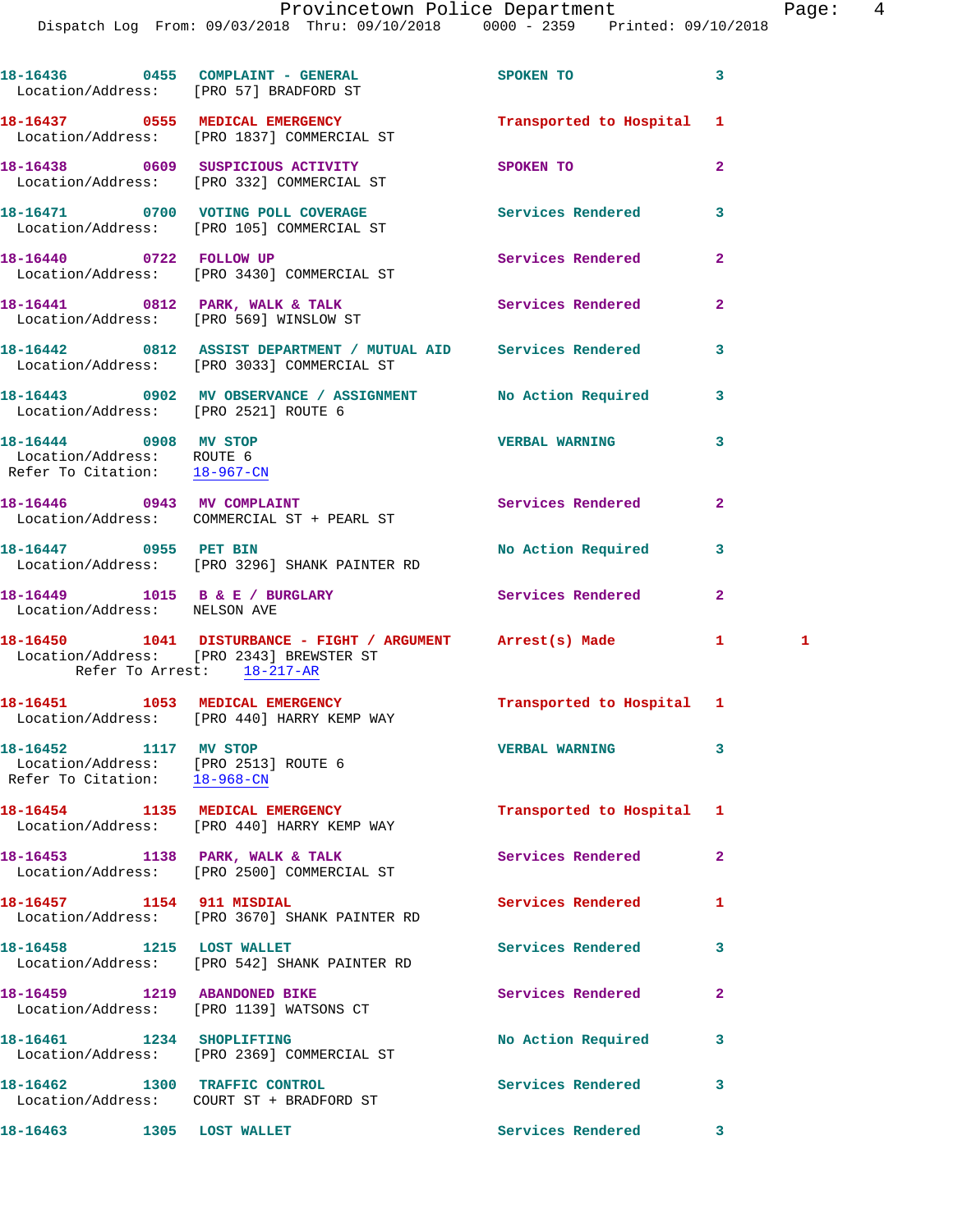|                                                                                                            | Dispatch Log From: 09/03/2018 Thru: 09/10/2018 0000 - 2359 Printed: 09/10/2018                                   | Provincetown Police Department | Page:          | 5 |
|------------------------------------------------------------------------------------------------------------|------------------------------------------------------------------------------------------------------------------|--------------------------------|----------------|---|
|                                                                                                            | Location/Address: [PRO 542] SHANK PAINTER RD                                                                     |                                |                |   |
| Refer To Accident: 18-110-AC                                                                               | 18-16465 1326 MV HIT & RUN<br>Location/Address: [PRO 3004] BRADFORD ST                                           | Services Rendered 2            |                |   |
|                                                                                                            | 18-16466 1353 FOLLOW UP<br>Location/Address: [PRO 2343] BREWSTER ST                                              | Could Not Locate               | $\mathbf{2}$   |   |
|                                                                                                            | 18-16468 1411 LOST CLUTCH PURSE<br>Location/Address: [PRO 269] COMMERCIAL ST                                     | <b>Services Rendered</b>       | $\mathbf{3}$   |   |
|                                                                                                            | 18-16469 1449 MEDICAL EMERGENCY<br>Location/Address: [PRO 2977] COMMERCIAL ST                                    | Transported to Hospital 1      |                |   |
| Refer To Arrest: 18-217-AR                                                                                 | 18-16470   1451   ESCORT / TRANSPORT<br>Location/Address: [PRO 542] SHANK PAINTER RD                             | Transferred Custody 3          |                |   |
|                                                                                                            | 18-16472 1458 SCHOOL COVERAGE<br>Location/Address: [PRO 569] WINSLOW ST                                          | Services Rendered 3            |                |   |
|                                                                                                            | 18-16473 1521 PARK, WALK & TALK<br>Location/Address: [PRO 3405] COMMERCIAL ST                                    | Services Rendered              | $\overline{2}$ |   |
|                                                                                                            | 18-16474 1543 MEDICAL EMERGENCY<br>Location/Address: [PRO 440] HARRY KEMP WAY                                    | Transported to Hospital 1      |                |   |
| 18-16475 1556 MV STOP<br>Location/Address: [PRO 2521] ROUTE 6<br>Refer To Citation: $\frac{18-969-CN}{\ }$ |                                                                                                                  | VERBAL WARNING 3               |                |   |
|                                                                                                            | 18-16476   1603   FLIGHT COVERAGE<br>Location/Address: [PRO 516] RACE POINT RD                                   | Services Rendered 3            |                |   |
|                                                                                                            | 18-16480 1713 TRAFFIC CONTROL<br>Location/Address: COURT ST + BRADFORD ST                                        | Services Rendered 3            |                |   |
| 18-16481 1725 MV COMPLAINT                                                                                 | Location/Address: [PRO 3296] SHANK PAINTER RD                                                                    | Services Rendered              | $\mathbf{2}$   |   |
|                                                                                                            | 18-16482 1814 BUILDING/PROPERTY CHECK BLDG/PROP Checked/Secure 3<br>Location/Address: [PRO 519] RACE POINT RD    |                                |                |   |
|                                                                                                            | 18-16484 1853 PROPERTY DAMAGE<br>Location/Address: [PRO 3801] COMMERCIAL ST                                      | Services Rendered 3            |                |   |
|                                                                                                            | 18-16486 1920 MEDICAL EMERGENCY<br>Location/Address: [PRO 223] COMMERCIAL ST                                     | Services Rendered              | 1              |   |
|                                                                                                            | 18-16487 2016 MV OBSERVANCE / ASSIGNMENT Services Rendered 3<br>Location/Address: [PRO 2577] BRADFORD ST         |                                |                |   |
|                                                                                                            | 18-16489 2047 PARK, WALK & TALK<br>Location/Address: [PRO 204] COMMERCIAL ST                                     | Services Rendered              | $\mathbf{2}$   |   |
|                                                                                                            | 18-16490 2159 MV COMPLAINT<br>Location/Address: [PRO 3258] BRADFORD ST                                           | Services Rendered 2            |                |   |
|                                                                                                            | 18-16492 2315 BUILDING/PROPERTY CHECK BLDG/PROP Checked/Secure 3<br>Location/Address: [PRO 3259] MACMILLAN WHARF |                                |                |   |
|                                                                                                            | 18-16493 2328 BUILDING/PROPERTY CHECK<br>Location/Address: [PRO 3317] CEMETERY RD                                | Services Rendered 3            |                |   |
|                                                                                                            | 18-16494 2332 BUILDING/PROPERTY CHECK Services Rendered 3<br>Location/Address: [PRO 3318] CEMETERY RD            |                                |                |   |
|                                                                                                            | 18-16495 2344 MV OBSERVANCE / ASSIGNMENT Services Rendered 3<br>Location/Address: HOWLAND ST + BRADFORD ST       |                                |                |   |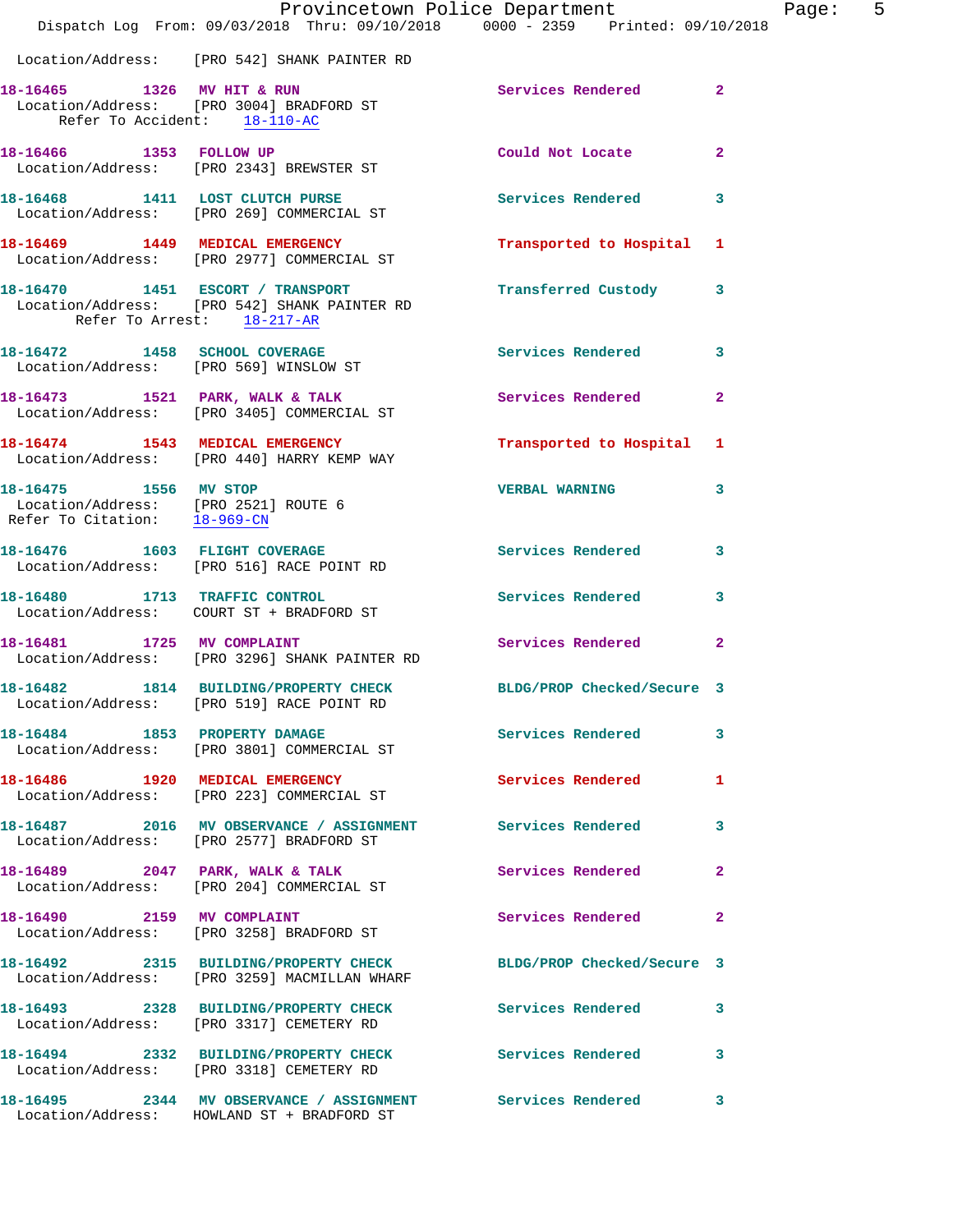|                                      | Provincetown Police Department<br>Dispatch Log From: 09/03/2018 Thru: 09/10/2018 0000 - 2359 Printed: 09/10/2018   |                     | Page: 6 |
|--------------------------------------|--------------------------------------------------------------------------------------------------------------------|---------------------|---------|
|                                      | Location/Address: [PRO 3296] SHANK PAINTER RD<br>Refer To Citation: $\frac{18-971-CN}{28-971-CN}$                  |                     |         |
|                                      | 18-16497 2348 MV OBSERVANCE / ASSIGNMENT Services Rendered 3<br>Location/Address: [PRO 530] SHANK PAINTER RD       |                     |         |
| For Date: $09/05/2018$ - Wednesday   |                                                                                                                    |                     |         |
|                                      | Location/Address: [PRO 1040] OLD COLONY WAY                                                                        |                     |         |
|                                      | 18-16499 0035 BUILDING/PROPERTY CHECK BLDG/PROP Checked/Secure 3<br>Location/Address: [PRO 530] SHANK PAINTER RD   |                     |         |
| Location/Address: [TRU 1] SHORE RD   | 18-16500 0038 ASSIST DEPARTMENT / MUTUAL AID Services Rendered 3                                                   |                     |         |
|                                      | 18-16503 0108 ASSIST DEPARTMENT / TRURO PD Services Rendered 3<br>Location/Address: [TRU 1] SHORE RD               |                     |         |
|                                      | 18-16504 0201 BUILDING/PROPERTY CHECK Services Rendered 3<br>Location/Address: [PRO 2898] JEROME SMITH RD          |                     |         |
|                                      | 18-16505 0207 MV OBSERVANCE / ASSIGNMENT Services Rendered 3<br>Location/Address: BRADFORD ST + STANDISH ST        |                     |         |
|                                      | 18-16506 0237 BUILDING/PROPERTY CHECK BLDG/PROP Checked/Secure 3<br>Location/Address: [PRO 1638] COMMERCIAL ST     |                     |         |
|                                      | 18-16507 0251 BUILDING/PROPERTY CHECK BLDG/PROP Checked/Secure 3<br>Location/Address: [PRO 186] COMMERCIAL ST      |                     |         |
|                                      | 18-16508 0345 BUILDING/PROPERTY CHECK Services Rendered 3<br>Location/Address: [PRO 106] COMMERCIAL ST             |                     |         |
|                                      | 18-16509 0440 SUSPICIOUS ACTIVITY Services Rendered 2<br>Location/Address: [PRO 2499] RACE POINT RD                |                     |         |
|                                      | 18-16510 0536 BUILDING/PROPERTY CHECK BLDG/PROP Checked/Secure 3<br>Location/Address: [PRO 444] HIGH POLE HILL     |                     |         |
|                                      | 18-16511 0543 MV OBSERVANCE / ASSIGNMENT Services Rendered 3<br>Location/Address: RACE POINT RD + SEASHORE PARK DR |                     |         |
|                                      | 18-16512 0630 BUILDING/PROPERTY CHECK BLDG/PROP Checked/Secure 3<br>Location/Address: [PRO 554] TREMONT ST         |                     |         |
|                                      | 18-16514 0725 PARK, WALK & TALK<br>Location/Address: [PRO 3287] ROUTE 6                                            | Services Rendered 2 |         |
| Location/Address: ROUTE 6 + SNAIL RD | 18-16513 0730 MV OBSERVANCE / ASSIGNMENT Services Rendered 3                                                       |                     |         |
|                                      | 18-16515 0801 SERVICE CALL - POLICE 3 Services Rendered 3<br>Location/Address: [PRO 3296] SHANK PAINTER RD         |                     |         |
|                                      | 18-16516 0813 PARK, WALK & TALK 3 Services Rendered 2<br>Location/Address: [PRO 569] WINSLOW ST                    |                     |         |
|                                      | 18-16517 0854 BUILDING/PROPERTY CHECK Services Rendered 3<br>Location/Address: [PRO 2490] PROVINCELANDS RD         |                     |         |
|                                      | 18-16518 0905 ANIMAL CALL<br>Location/Address: [PRO 3261] COMMERCIAL ST                                            | Services Rendered 2 |         |
|                                      | 18-16520 0950 SERVICE CALL - POLICE Services Rendered 3<br>Location/Address: [PRO 726] BRADFORD ST                 |                     |         |
| 18-16519 0952 ALARM - FIRE           |                                                                                                                    | Services Rendered 1 |         |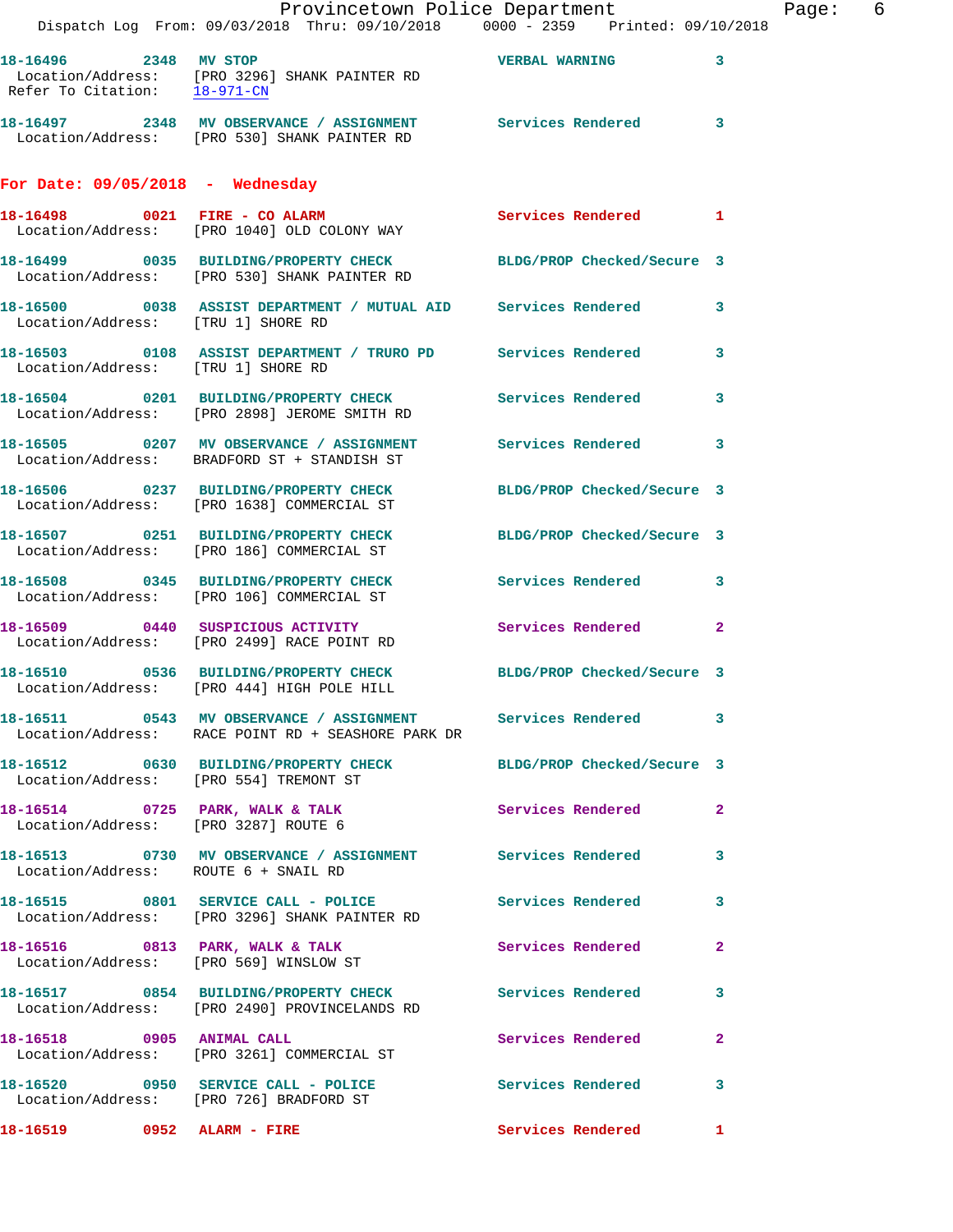|                                                                    | Provincetown Police Department                                                                                  |                            |                |
|--------------------------------------------------------------------|-----------------------------------------------------------------------------------------------------------------|----------------------------|----------------|
|                                                                    | Dispatch Log From: 09/03/2018 Thru: 09/10/2018 0000 - 2359 Printed: 09/10/2018                                  |                            |                |
|                                                                    | Location/Address: [PRO 2251] COMMERCIAL ST                                                                      |                            |                |
| 18-16521 1000 MV STOP                                              |                                                                                                                 | <b>VERBAL WARNING</b>      | 3              |
|                                                                    | Location/Address: [PRO 29] BRADFORD ST<br>Refer To Citation: 18-972-CN                                          |                            |                |
|                                                                    | 18-16522 1008 SERVICE CALL - POLICE<br>Location/Address: [PRO 542] SHANK PAINTER RD                             | Services Rendered          | 3              |
| 18-16523 1031 911 - GENERAL                                        | Location/Address: [PRO 3296] SHANK PAINTER RD                                                                   | SPOKEN TO                  | 1              |
| 18-16524 1043 MV DISABLED                                          | Location/Address: [PRO 602] STANDISH ST                                                                         | Services Rendered          | $\overline{a}$ |
| 18-16526 1131 MV COLLISION                                         | Location/Address: [PRO 61] BRADFORD ST                                                                          | Services Rendered          | 1              |
|                                                                    | 18-16528 1257 MEDICAL EMERGENCY<br>Location/Address: [PRO 526] RYDER ST EXT                                     | Transported to Hospital 1  |                |
|                                                                    | 18-16529 1336 ANIMAL CALL<br>Location/Address: [PRO 3296] SHANK PAINTER RD                                      | Services Rendered          | $\mathbf{2}$   |
|                                                                    | 18-16530 1341 BUILDING/PROPERTY CHECK<br>Location/Address: [PRO 3259] MACMILLAN WHARF                           | BLDG/PROP Checked/Secure 3 |                |
|                                                                    | 18-16531 1346 MEDICAL EMERGENCY<br>Location/Address: [PRO 223] COMMERCIAL ST                                    | Transported to Hospital 1  |                |
|                                                                    | 18-16532 1422 BUILDING/PROPERTY CHECK BLDG/PROP Checked/Secure 3<br>Location/Address: [PRO 447] JEROME SMITH RD |                            |                |
| 18-16533 1425 ANIMAL CALL                                          | Location/Address: [PRO 106] COMMERCIAL ST                                                                       | Referred to Other Agency 2 |                |
| 18-16534 1455 MV COMPLAINT                                         | Location/Address: [PRO 1207] COMMERCIAL ST                                                                      | Services Rendered          | $\mathbf{2}$   |
|                                                                    | 18-16535 1503 PARK, WALK & TALK<br>Location/Address: [PRO 569] WINSLOW ST                                       | Services Rendered          | $\overline{2}$ |
|                                                                    | 18-16536 1539 PARK, WALK & TALK<br>Location/Address: [PRO 105] COMMERCIAL ST                                    | <b>Services Rendered</b>   |                |
|                                                                    | 18-16537 1604 LANDLORD / TENANT<br>Location/Address: [PRO 654] COMMERCIAL ST                                    | Services Rendered          | $\overline{2}$ |
|                                                                    | 18-16538 1657 BUILDING/PROPERTY CHECK<br>Location/Address: [PRO 105] COMMERCIAL ST                              | BLDG/PROP Checked/Secure 3 |                |
|                                                                    | 18-16542 1806 LOST CREDIT CARD<br>Location/Address: [PRO 542] SHANK PAINTER RD                                  | Services Rendered          | 3              |
|                                                                    | 18-16543 1916 SUSPICIOUS ACTIVITY<br>Location/Address: [PRO 357] COMMERCIAL ST                                  | Services Rendered          | $\mathbf{2}$   |
| 18-16544 1917 MV STOP<br>Refer To Citation: $\overline{18-974-CN}$ | Location/Address: [PRO 3966] SHANK PAINTER RD<br>Refer To Citation: 18-973-CN                                   | <b>VERBAL WARNING</b>      | 3              |
|                                                                    | 18-16545 1938 BUILDING/PROPERTY CHECK<br>Location/Address: [PRO 3033] COMMERCIAL ST                             | BLDG/PROP Checked/Secure 3 |                |
|                                                                    | 18-16547 2041 BUILDING/PROPERTY CHECK<br>Location/Address: [PRO 182] COMMERCIAL ST                              | BLDG/PROP Checked/Secure 3 |                |
| 18-16549 2100 MEDICAL EMERGENCY                                    | Location/Address: [PRO 1968] COMMERCIAL ST                                                                      | <b>PATIENT REFUSAL</b>     | 1              |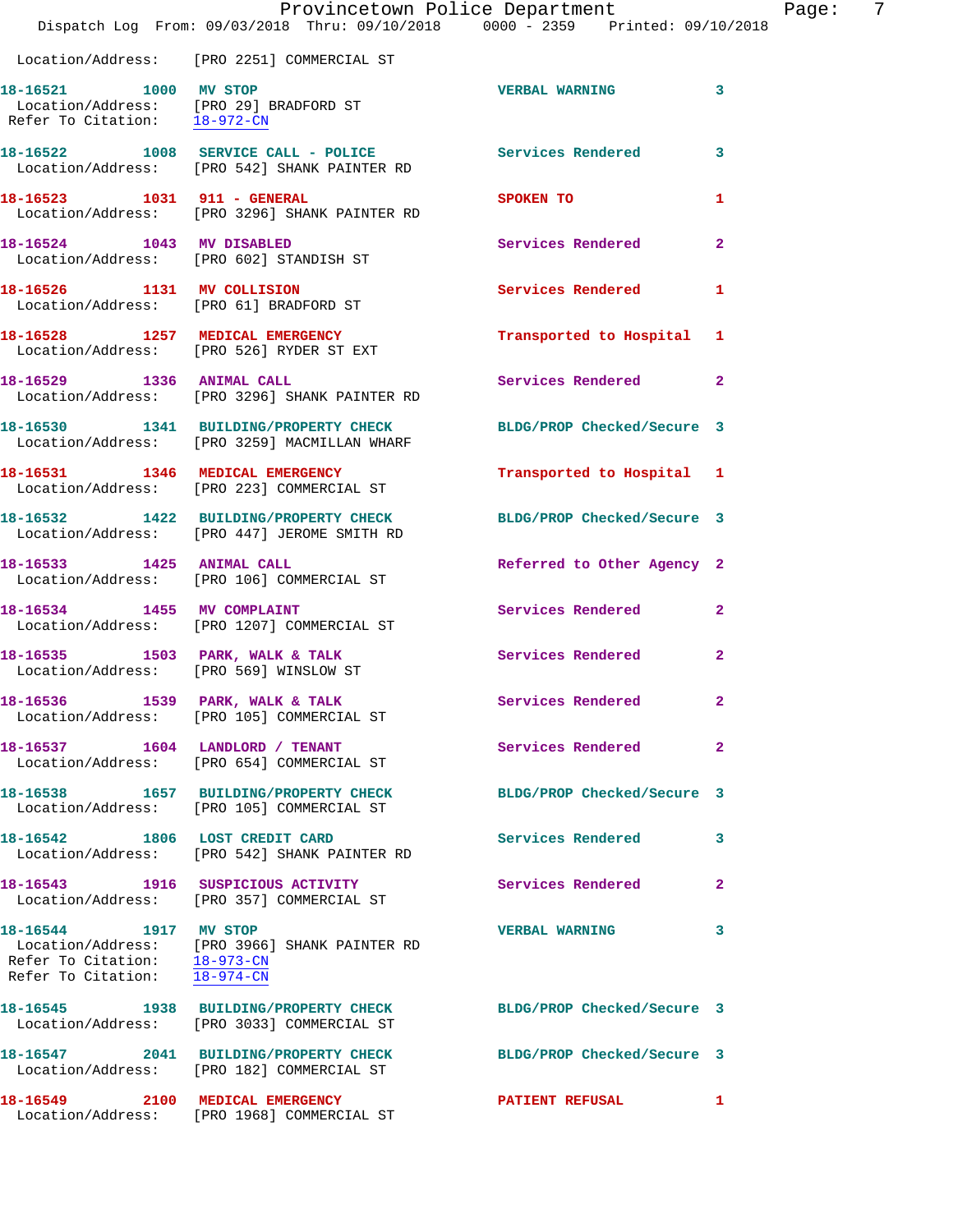|                                                       | Provincetown Police Department<br>Dispatch Log From: 09/03/2018 Thru: 09/10/2018 0000 - 2359 Printed: 09/10/2018 |                            |              |
|-------------------------------------------------------|------------------------------------------------------------------------------------------------------------------|----------------------------|--------------|
|                                                       | 18-16550 2143 MV OBSERVANCE / ASSIGNMENT Services Rendered<br>Location/Address: STANDISH ST + BRADFORD ST        |                            | 3            |
|                                                       | 18-16552 2201 BUILDING/PROPERTY CHECK Services Rendered<br>Location/Address: [PRO 3259] MACMILLAN WHARF          |                            | 3            |
|                                                       | 18-16553 2206 BUILDING/PROPERTY CHECK BLDG/PROP Checked/Secure 3<br>Location/Address: [PRO 4080] RYDER ST EXT    |                            |              |
| 18-16554 2216 BAR CHECK                               | Location/Address: [PRO 3443] COMMERCIAL ST                                                                       | BLDG/PROP Checked/Secure 2 |              |
|                                                       | 18-16555 2217 BIKE - ACCIDENT<br>Location/Address: [PRO 105] COMMERCIAL ST                                       | <b>Services Rendered</b>   | 1            |
|                                                       | 18-16556 2308 PARK, WALK & TALK<br>Location/Address: [PRO 3296] SHANK PAINTER RD                                 | <b>Services Rendered</b>   | $\mathbf{2}$ |
|                                                       | 18-16557 2313 MV OBSERVANCE / ASSIGNMENT<br>Location/Address: BRADFORD ST + HOWLAND ST                           | <b>No Action Required</b>  | 3            |
| 18-16558 2316 MV STOP<br>Refer To Citation: T1244414  | Location/Address: BRADFORD ST + PEARL ST                                                                         | Citation / Warning Issue 3 |              |
| For Date: $09/06/2018$ - Thursday                     |                                                                                                                  |                            |              |
|                                                       | 18-16560 0017 MV STOP<br>Location/Address: BRADFORD ST + COMMERCIAL ST<br>Refer To Citation: $18-975-CN$         | <b>VERBAL WARNING</b>      | 3            |
|                                                       | 18-16561 0101 BUILDING/PROPERTY CHECK BLDG/PROP Checked/Secure 3<br>Location/Address: [PRO 2542] COMMERCIAL ST   |                            |              |
|                                                       | 18-16562 0114 MV OBSERVANCE / ASSIGNMENT Services Rendered<br>Location/Address: BRADFORD ST + RYDER ST           |                            | 3            |
| 18-16563 0136 MV STOP<br>Refer To Citation: 18-976-CN | Location/Address: BERRY LN + COMMERCIAL ST                                                                       | <b>VERBAL WARNING</b>      | 3            |
|                                                       | 18-16564 0213 BUILDING/PROPERTY CHECK<br>Location/Address: [PRO 433] RYDER ST EXT                                | <b>Services Rendered</b>   | 3            |
|                                                       | 18-16565 0242 BUILDING/PROPERTY CHECK<br>Location/Address: [PRO 1645] HARRY KEMP WAY                             | BLDG/PROP Checked/Secure 3 |              |
|                                                       | 18-16566 0242 BUILDING/PROPERTY CHECK<br>Location/Address: [PRO 414] CONWELL ST                                  | <b>Services Rendered</b>   | 3            |
|                                                       | 18-16567 0247 BUILDING/PROPERTY CHECK<br>Location/Address: [PRO 440] HARRY KEMP WAY                              | BLDG/PROP Checked/Secure 3 |              |
|                                                       | 18-16568 0304 MISSING PERSON<br>Location/Address: [PRO 542] SHANK PAINTER RD                                     | Could Not Locate           | 1            |
|                                                       | 18-16569 0413 BUILDING/PROPERTY CHECK<br>Location/Address: [PRO 516] RACE POINT RD                               | BLDG/PROP Checked/Secure 3 |              |
|                                                       |                                                                                                                  |                            |              |

Location/Address: [PRO 3430] COMMERCIAL ST

Location/Address: [PRO 442] HARRY KEMP WAY

Location/Address: [PRO 2499] RACE POINT RD

Location/Address: [PRO 99] COMMERCIAL ST

**18-16570 0434 ANIMAL CALL Services Rendered 2 18-16571 0545 MEDICAL EMERGENCY PATIENT REFUSAL 1** 

**18-16573 0617 BUILDING/PROPERTY CHECK BLDG/PROP Checked/Secure 3** 

**18-16572 0618 BUILDING/PROPERTY CHECK BLDG/PROP Checked/Secure 3**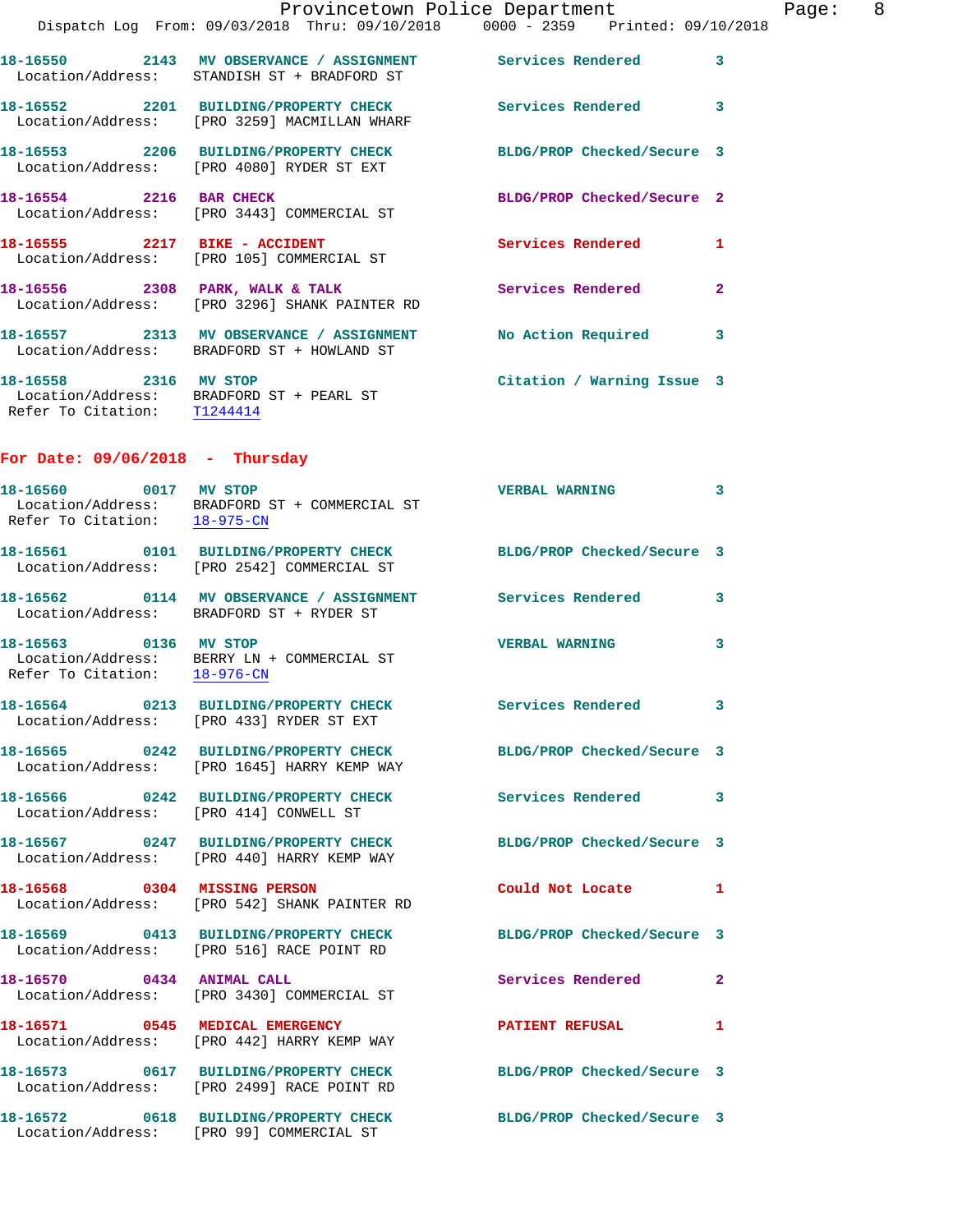|                                                                       | Dispatch Log From: 09/03/2018 Thru: 09/10/2018 0000 - 2359 Printed: 09/10/2018                                   |                            |                |
|-----------------------------------------------------------------------|------------------------------------------------------------------------------------------------------------------|----------------------------|----------------|
| 18-16574 0811 PARK, WALK & TALK                                       | Location/Address: [PRO 569] WINSLOW ST                                                                           | <b>Services Rendered</b>   | $\overline{a}$ |
|                                                                       | 18-16575 0939 PARKING COMPLAINT<br>Location/Address: NICKERSON ST + BRADFORD ST                                  | <b>Services Rendered</b>   | 3              |
| 18-16576 0954 MEDICAL EMERGENCY                                       | Location/Address: [PRO 526] RYDER ST EXT                                                                         | <b>PATIENT REFUSAL</b>     | 1              |
|                                                                       | 18-16577 1017 COMPLAINT - GENERAL<br>Location/Address: [PRO 3094] COMMERCIAL ST                                  | <b>Services Rendered</b>   | 3              |
| 18-16578 1035 MV COLLISION<br>Refer To Accident: 18-109-AC            | Location/Address: [PRO 3004] BRADFORD ST                                                                         | Services Rendered          | 1              |
|                                                                       | 18-16579 1038 BUILDING/PROPERTY CHECK<br>Location/Address: [PRO 3259] MACMILLAN WHARF                            | BLDG/PROP Checked/Secure 3 |                |
| 18-16580 1055 PARKING COMPLAINT<br>Location/Address: STANDISH ST      |                                                                                                                  | Services Rendered          | 3              |
|                                                                       | 18-16581 1105 BUILDING/PROPERTY CHECK<br>Location/Address: [PRO 526] RYDER ST EXT                                | BLDG/PROP Checked/Secure 3 |                |
|                                                                       | 18-16582 1105 BUILDING/PROPERTY CHECK<br>Location/Address: [PRO 105] COMMERCIAL ST                               | BLDG/PROP Checked/Secure 3 |                |
|                                                                       | 18-16584 1121 LOST PROPERTY<br>Location/Address: [PRO 542] SHANK PAINTER RD                                      | Services Rendered          | 3              |
| Location/Address: [PRO 3440] ROUTE 6                                  | 18-16583 1126 MV OBSERVANCE / ASSIGNMENT Services Rendered                                                       |                            | 3              |
|                                                                       | 18-16585 1136 PARK, WALK & TALK<br>Location/Address: [PRO 1882] SHANK PAINTER RD                                 | Services Rendered          | $\mathbf{2}$   |
|                                                                       | 18-16586 1136 KEEP THE PEACE<br>Location/Address: [PRO 454] WASHINGTON AVE                                       | Services Rendered          | 2              |
|                                                                       | 18-16587 1146 ASSIST DEPARTMENT / MUTUAL AID Services Rendered<br>Location/Address: [PRO 75] CAPTAIN BERTIES WAY |                            | 3              |
|                                                                       | 18-16589 1233 BUILDING/PROPERTY CHECK Services Rendered<br>Location/Address: [PRO 75] CAPTAIN BERTIES WAY        |                            | 3              |
|                                                                       | 18-16588 1237 BUILDING/PROPERTY CHECK<br>Location/Address: [PRO 2500] COMMERCIAL ST                              | Services Rendered          | 3              |
|                                                                       | 18-16590 1249 BUILDING/PROPERTY CHECK<br>Location/Address: [PRO 2483] COMMERCIAL ST                              | Services Rendered          | 3              |
| 18-16592 1310 ASSIST CITIZEN                                          | Location/Address: [PRO 542] SHANK PAINTER RD                                                                     | SPOKEN TO                  | 3              |
|                                                                       | 18-16591 1312 LARCENY / FORGERY / FRAUD<br>Location/Address: [PRO 2150] COMMERCIAL ST                            | Services Rendered          | 2              |
|                                                                       | 18-16593 1334 SUSPICIOUS ACTIVITY<br>Location/Address: [PRO 516] RACE POINT RD                                   | Services Rendered          | $\mathbf{2}$   |
| Location/Address: [PRO 569] WINSLOW ST                                | 18-16594 1435 PARK, WALK & TALK                                                                                  | <b>Services Rendered</b>   | 2              |
| 18-16596 1539 MEDICAL EMERGENCY<br>Location/Address: [PRO 8] BANGS ST | Refer To Arrest: 18-218-AR                                                                                       | Transported to Hospital    | 1              |
| 18-16597 1603 ANIMAL CALL                                             | Location/Address: [PRO 3296] SHANK PAINTER RD                                                                    | SPOKEN TO                  | $\mathbf{2}$   |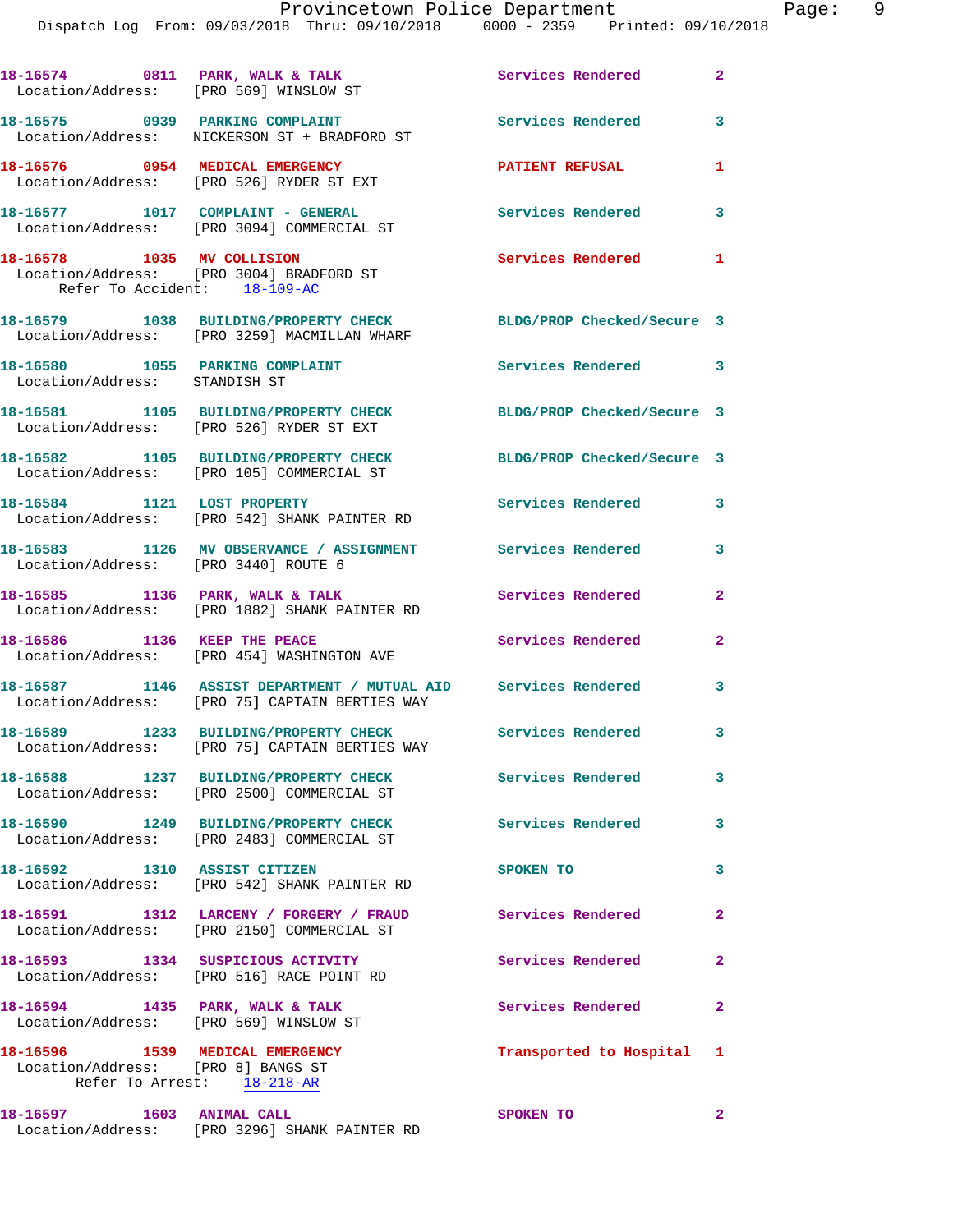| Location/Address: [PRO 658] MOZART AVE | 18-16598 1714 MEDICAL EMERGENCY                                                                           | Transported to Hospital 1 |                         |
|----------------------------------------|-----------------------------------------------------------------------------------------------------------|---------------------------|-------------------------|
|                                        | 18-16600 1731 MEDICAL EMERGENCY<br>Location/Address: [PRO 3259] MACMILLAN WHARF                           | <b>PATIENT REFUSAL</b>    | $\mathbf{1}$            |
| Location/Address: [PRO 3440] ROUTE 6   | 18-16601 1848 MV OBSERVANCE / ASSIGNMENT Services Rendered                                                |                           | $\mathbf{3}$            |
|                                        | 18-16602 1900 LOST PROPERTY<br>Location/Address: [PRO 196] COMMERCIAL ST                                  | <b>Services Rendered</b>  | $\mathbf{3}$            |
|                                        | 18-16603 1958 MV OBSERVANCE / ASSIGNMENT Services Rendered<br>Location/Address: STANDISH ST + BRADFORD ST |                           | $\mathbf{3}$            |
|                                        | Location/Address: [PRO 1586] NICKERSON ST                                                                 |                           | $\overline{\mathbf{3}}$ |
|                                        | 18-16606  2239    FIRE - OTHER<br>Location/Address: [PRO 2114] WASHINGTON AVE                             | False Alarm               | $\mathbf{1}$            |
|                                        | 18-16607 2259 MEDICAL EMERGENCY<br>Location/Address: [PRO 399] COMMERCIAL ST                              | Transported to Hospital 1 |                         |
|                                        | 18-16608 2302 NOISE COMPLAINT<br>Location/Address: [PRO 3276] COMMERCIAL ST                               | SPOKEN TO                 | 3                       |
| For Date: 09/07/2018 - Friday          |                                                                                                           |                           |                         |

|                                                       | Location/Address: [PRO 2277] BRADFORD ST                                               | Services Rendered          | 3 <sup>7</sup>          |
|-------------------------------------------------------|----------------------------------------------------------------------------------------|----------------------------|-------------------------|
|                                                       | Location/Address: BRADFORD ST + SHANK PAINTER RD                                       |                            | $\mathbf{3}$            |
| 18-16612 0012 BAR CHECK                               | Location/Address: [PRO 3443] COMMERCIAL ST                                             | No Action Required         | $\overline{2}$          |
| 18-16613 0013 BAR CHECK                               | Location/Address: [PRO 3432] COMMERCIAL ST                                             | No Action Required         | $\overline{2}$          |
| 18-16614 0015 BAR CHECK                               | Location/Address: [PRO 3276] COMMERCIAL ST                                             | No Action Required         | $\overline{2}$          |
| Location/Address: [PRO 41] BRADFORD ST                |                                                                                        |                            | $\mathbf{3}$            |
|                                                       | 18-16616 0053 PARK, WALK & TALK<br>Location/Address: [PRO 105] COMMERCIAL ST           | Services Rendered          | $\overline{2}$          |
|                                                       | Location/Address: [PRO 3259] MACMILLAN WHARF                                           | <b>Services Rendered</b>   | 3                       |
| 18-16618 0142 MV STOP<br>Refer To Citation: 18-977-CN | Location/Address: HARBOUR DR + COMMERCIAL ST                                           | <b>VERBAL WARNING</b>      | 3                       |
|                                                       | Location/Address: BRADFORD ST + RYDER ST                                               |                            | $\overline{\mathbf{3}}$ |
|                                                       | 18-16620 0232 BUILDING/PROPERTY CHECK<br>Location/Address: [PRO 1778] SHANK PAINTER RD | BLDG/PROP Checked/Secure 3 |                         |
| Location/Address: ROUTE 6                             | 18-16621  0509 MV OBSERVANCE / ASSIGNMENT  Services Rendered                           |                            | $\overline{\mathbf{3}}$ |
| 18-16622                                              | 0535 MV OBSERVANCE / ASSIGNMENT Services Rendered                                      |                            | 3                       |

Location/Address: [PRO 2521] ROUTE 6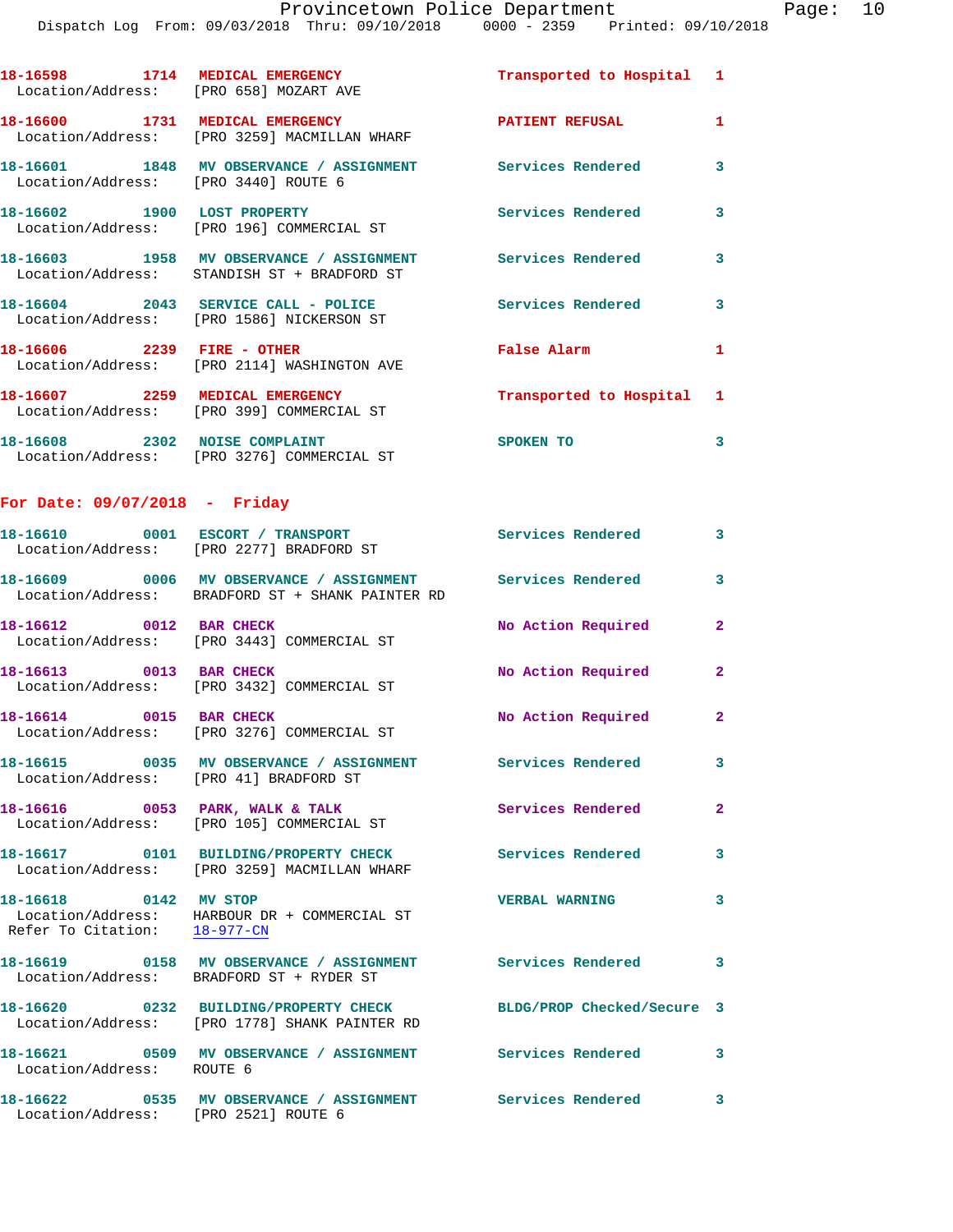|                                                                           | Provincetown Police Department                                                                                  |                            |                |
|---------------------------------------------------------------------------|-----------------------------------------------------------------------------------------------------------------|----------------------------|----------------|
|                                                                           | Dispatch Log From: 09/03/2018 Thru: 09/10/2018 0000 - 2359 Printed: 09/10/2018                                  |                            |                |
| Location/Address: [PRO 3992] BANGS ST                                     | 18-16623 0546 NOISE COMPLAINT                                                                                   | SPOKEN TO                  | 3              |
|                                                                           | 18-16624 0614 BUILDING/PROPERTY CHECK BLDG/PROP Checked/Secure 3<br>Location/Address: [PRO 447] JEROME SMITH RD |                            |                |
| 18-16625 0616 COMPLAINT - GENERAL<br>Location/Address: [PRO 3287] ROUTE 6 |                                                                                                                 | SPOKEN TO                  | 3              |
| Refer To Arrest: 18-218-AR                                                | 18-16626 0801 ESCORT / TRANSPORT<br>Location/Address: [ORL 1] ROCK HARBOR RD                                    | Transferred Custody        | 3              |
| Location/Address: [PRO 569] WINSLOW ST                                    | 18-16627 0808 SERVICE CALL - POLICE                                                                             | <b>Services Rendered</b>   | 3              |
| 18-16628 0837 MV COLLISION<br>Refer To Accident: 18-111-AC                | Location/Address: [PRO 105] COMMERCIAL ST                                                                       | <b>Services Rendered</b>   | 1              |
| 18-16629 0915 MEDICAL EMERGENCY<br>Location/Address: [PRO 3222] ALDEN ST  |                                                                                                                 | <b>PATIENT REFUSAL</b>     | 1.             |
| 18-16638 0930 MV COMPLAINT<br>Location/Address: [PRO 3222] ALDEN ST       |                                                                                                                 | Services Rendered          | $\overline{a}$ |
|                                                                           | 18-16630 0959 SERVICE CALL - POLICE<br>Location/Address: [PRO 2483] COMMERCIAL ST                               | SPOKEN TO                  | 3              |
|                                                                           | 18-16631 1001 ASSIST CITIZEN<br>Location/Address: [PRO 810] COMMERCIAL ST                                       | Referred to Other Agency 3 |                |
| 18-16632 1025 ASSAULT                                                     | Location/Address: [PRO 396] COMMERCIAL ST                                                                       | SPOKEN TO                  | 1              |
| 18-16633 1106 HAZARDS                                                     | Location/Address: [PRO 75] CAPTAIN BERTIES WAY                                                                  | Services Rendered          | $\overline{a}$ |
| 18-16634 1116 ANIMAL CALL                                                 | Location/Address: [PRO 2647] SHANK PAINTER RD                                                                   | Services Rendered          | $\overline{a}$ |
|                                                                           | 18-16636 1118 SERVICE CALL - POLICE 30 Services Rendered<br>Location/Address: [PRO 569] WINSLOW ST              |                            | 3              |
| 18-16635 1126 FOLLOW UP                                                   | Location/Address: [PRO 810] COMMERCIAL ST                                                                       | Could Not Locate           | $\mathbf{2}$   |
| Location/Address: [PRO 2513] ROUTE 6                                      | 18-16637 1133 MEDICAL EMERGENCY                                                                                 | <b>PATIENT REFUSAL</b>     | 1              |
|                                                                           | 18-16640 1212 SERVICE CALL - POLICE<br>Location/Address: [PRO 2520] PRINCE ST                                   | Services Rendered          | 3              |
|                                                                           | 18-16644 1220 MV COMPLAINT<br>Location/Address: STANDISH ST + BRADFORD ST                                       | <b>Services Rendered</b>   | $\mathbf{2}$   |
|                                                                           | 18-16641 1235 MEDICAL EMERGENCY<br>Location/Address: [PRO 440] HARRY KEMP WAY                                   | Transported to Hospital    | 1              |
|                                                                           | 18-16642 1257 PARKING COMPLAINT<br>Location/Address: [PRO 527] RYDER ST EXT                                     | Services Rendered          | 3              |
| 18-16643 1422 ANIMAL CALL                                                 | Location/Address: [PRO 875] COMMERCIAL ST                                                                       | Citation / Warning Issue 2 |                |
| Location/Address: [PRO 569] WINSLOW ST                                    | 18-16645   1454   SERVICE CALL - POLICE                                                                         | <b>Services Rendered</b>   | 3              |
| 18-16646 1519 MEDICAL EMERGENCY                                           | Location/Address: [PRO 440] HARRY KEMP WAY                                                                      | Transported to Hospital 1  |                |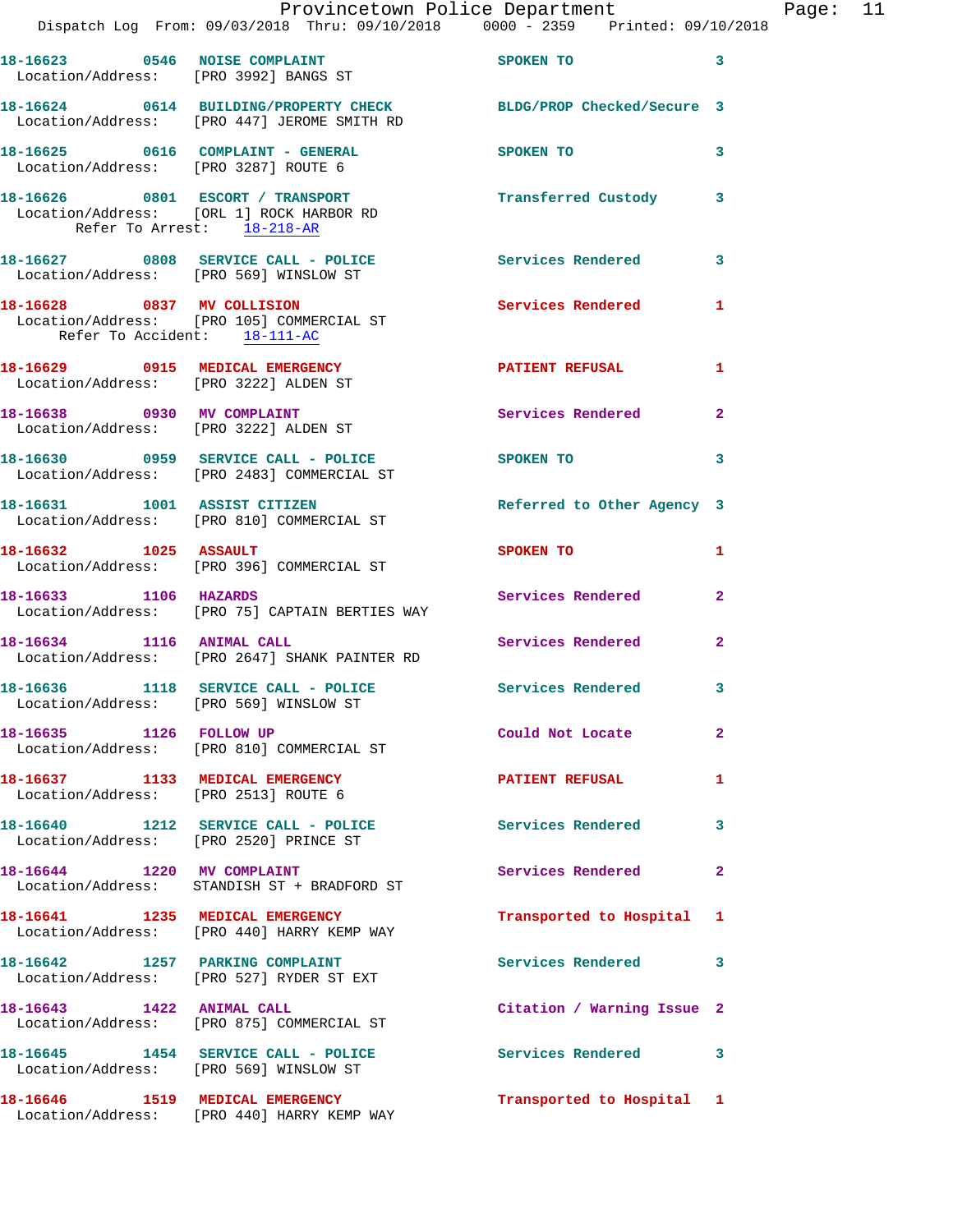|                                                                                               | 18-16648 1557 MV COMPLAINT<br>Location/Address: [PRO 414] CONWELL ST                  | Services Rendered          | $\mathbf{2}^-$ |
|-----------------------------------------------------------------------------------------------|---------------------------------------------------------------------------------------|----------------------------|----------------|
| 18-16649 1615 ANIMAL CALL                                                                     | Location/Address: [PRO 2645] SHANK PAINTER RD                                         | Services Rendered          | $\overline{2}$ |
| 18-16650 1621 SERVE SUMMONS                                                                   | Location/Address: [PRO 4123] NELSON AVE                                               | Could Not Locate           | 3              |
| 18-16652 1643 SERVE SUMMONS                                                                   | Location/Address: [PRO 1628] MECHANIC ST                                              | Could Not Locate           | 3              |
|                                                                                               | 18-16654 1808 ASSIST CITIZEN<br>Location/Address: [PRO 810] COMMERCIAL ST             | <b>SPOKEN TO</b>           | 3              |
| 18-16655 1816 ALARM - FIRE                                                                    | Location/Address: [PRO 3117] COMMERCIAL ST                                            | Services Rendered          | $\mathbf{1}$   |
|                                                                                               | 18-16656 1817 MV DISABLED<br>Location/Address: BRADFORD ST + PEARL ST                 | Services Rendered          | $\mathbf{2}$   |
| 18-16657 1905 MEDICAL EMERGENCY                                                               | Location/Address: [PRO 1892] SHANK PAINTER RD                                         | Transported to Hospital 1  |                |
|                                                                                               | 18-16659 1929 MEDICAL EMERGENCY<br>Location/Address: [PRO 331] COMMERCIAL ST          | Transported to Hospital 1  |                |
|                                                                                               | 18-16660 1957 BUILDING/PROPERTY CHECK<br>Location/Address: [PRO 3033] COMMERCIAL ST   | BLDG/PROP Checked/Secure 3 |                |
| 18-16661 2002 MV STOP<br>Refer To Citation: 18-978-CN                                         | Location/Address: [PRO 2197] SHANK PAINTER RD                                         | <b>VERBAL WARNING</b>      | 3              |
|                                                                                               | 18-16662 2007 BUILDING/PROPERTY CHECK<br>Location/Address: [PRO 182] COMMERCIAL ST    | BLDG/PROP Checked/Secure 3 |                |
|                                                                                               | 18-16663 2011 BUILDING/PROPERTY CHECK<br>Location/Address: [PRO 526] RYDER ST EXT     | BLDG/PROP Checked/Secure 3 |                |
| 18-16664 2031 HAZARDS                                                                         | Location/Address: [PRO 2491] COMMERCIAL ST                                            | No Action Required         | $\mathbf{2}$   |
|                                                                                               | 18-16666 2041 BUILDING/PROPERTY CHECK<br>Location/Address: [PRO 3033] COMMERCIAL ST   | Investigated               | 3              |
| 18-16665                                                                                      | 2044 BUILDING/PROPERTY CHECK<br>Location/Address: [PRO 3259] MACMILLAN WHARF          | Services Rendered          | 3              |
|                                                                                               | 18-16667 2052 BUILDING/PROPERTY CHECK<br>Location/Address: [PRO 433] RYDER ST EXT     | Services Rendered          | 3              |
| Location/Address: [PRO 3440] ROUTE 6                                                          | 18-16668 2110 MV OBSERVANCE / ASSIGNMENT                                              | No Action Required         | 3              |
| 18-16669 2114 MV STOP<br>Location/Address: ROUTE 6 + SNAIL RD<br>Refer To Citation: 18-979-CN |                                                                                       | <b>VERBAL WARNING</b>      | 3              |
| 18-16670 2139 MEDICAL EMERGENCY<br>Location/Address: GOSNOLD ST                               |                                                                                       | Transported to Hospital 1  |                |
| 18-16672 2230 MEDICAL EMERGENCY                                                               | Location/Address: [PRO 2266] COMMERCIAL ST                                            | <b>PATIENT REFUSAL</b>     | 1              |
|                                                                                               | 18-16673 2356 BUILDING/PROPERTY CHECK<br>Location/Address: [PRO 3259] MACMILLAN WHARF | Services Rendered          | 3              |

**For Date: 09/08/2018 - Saturday**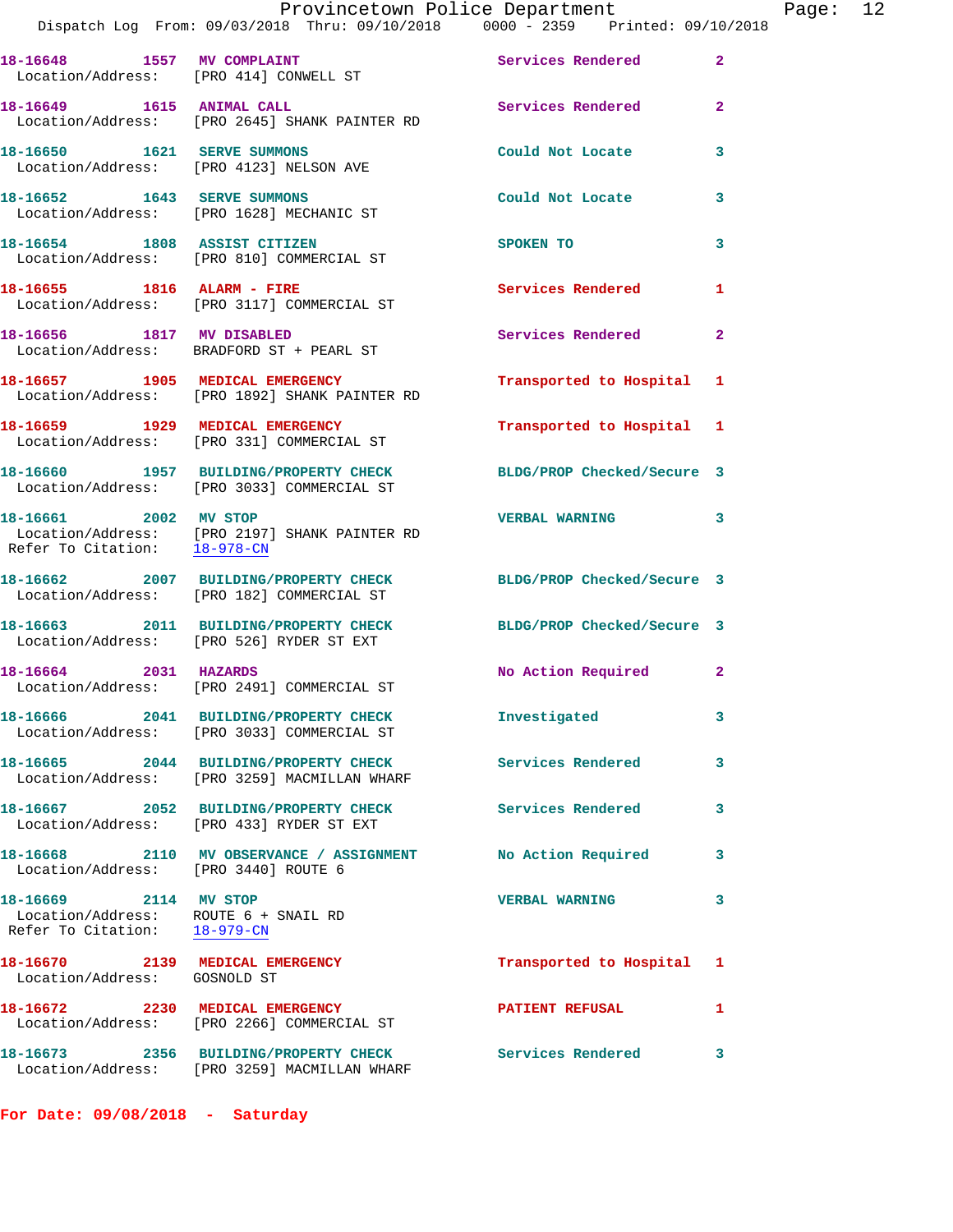|                                                                                               | Provincetown Police Department                                                                                                                                     |                             |                |
|-----------------------------------------------------------------------------------------------|--------------------------------------------------------------------------------------------------------------------------------------------------------------------|-----------------------------|----------------|
|                                                                                               | Dispatch Log From: 09/03/2018 Thru: 09/10/2018 0000 - 2359 Printed: 09/10/2018                                                                                     |                             |                |
|                                                                                               | 18-16674 0000 PARK, WALK & TALK<br>Location/Address: [PRO 3870] COMMERCIAL ST                                                                                      | No Action Required          | $\overline{2}$ |
| 18-16675 0003 ASSIST CITIZEN                                                                  | Location/Address: [PRO 3222] ALDEN ST                                                                                                                              | <b>Services Rendered</b>    | 3              |
|                                                                                               | 18-16680 0003 BAR CHECK<br>Location/Address: [PRO 3276] COMMERCIAL ST                                                                                              | Services Rendered           | $\overline{a}$ |
| 18-16676 0006 MV STOP<br>Refer To Citation: T1244190<br>Refer To Arrest: 18-219-AR            | Location/Address: RYDER ST + COMMERCIAL ST                                                                                                                         | Arrest(s) Made              | 3              |
| 18-16677 0028 911 - GENERAL                                                                   | Location/Address: [PRO 3222] ALDEN ST                                                                                                                              | SPOKEN TO AND THE SPOKEN TO | 1              |
|                                                                                               | 18-16678 0058 MEDICAL EMERGENCY<br>Location/Address: [PRO 272] COMMERCIAL ST                                                                                       | Transported to Hospital     | 1              |
| 18-16679 0130 MV COMPLAINT                                                                    | Location/Address: [PRO 155] COMMERCIAL ST                                                                                                                          | Citation / Warning Issue 2  |                |
| Refer To Citation: 18-980-CN                                                                  | 18-16683 0202 MV STOP<br>Location/Address: SHANK PAINTER RD + PROVINCE RD                                                                                          | <b>VERBAL WARNING</b>       | 3              |
|                                                                                               | 18-16681 0206 MV OBSERVANCE / ASSIGNMENT Services Rendered<br>Location/Address: BRADFORD ST + HOWLAND ST                                                           |                             | 3              |
|                                                                                               | 18-16682 0207 BUILDING/PROPERTY CHECK<br>Location/Address: [PRO 530] SHANK PAINTER RD                                                                              | BLDG/PROP Checked/Secure 3  |                |
|                                                                                               | 18-16684 0208 MV STOP<br>$\begin{tabular}{ll} Location/Address: & [PRO~1265] BRADFORD ST + ALLERTON ST \\ Refer To Citation: & \underline{T1244191} \end{tabular}$ | Citation / Warning Issue 3  |                |
|                                                                                               | 18-16685 0236 MEDICAL EMERGENCY<br>Location/Address: [PRO 523] COMMERCIAL ST                                                                                       | Transported to Hospital 1   |                |
| 18-16686 0400 NOISE COMPLAINT<br>Location/Address: [PRO 2373] CONANT ST                       |                                                                                                                                                                    | Services Rendered           | 3              |
|                                                                                               | 18-16687  0725 BUILDING/PROPERTY CHECK<br>Location/Address: [PRO 1780] JOHNSON ST                                                                                  | BLDG/PROP Checked/Secure 3  |                |
| 18-16689 0750 ASSIST CITIZEN                                                                  | Location/Address: [PRO 726] BRADFORD ST                                                                                                                            | Services Rendered           | 3              |
| 18-16691 0806 MV COMPLAINT                                                                    | Location/Address: RYDER ST + COMMERCIAL ST                                                                                                                         | Services Rendered           | $\mathbf{2}$   |
| Location/Address: ROUTE 6 + SNAIL RD                                                          | 18-16690 0812 MV OBSERVANCE / ASSIGNMENT Services Rendered                                                                                                         |                             | 3              |
| 18-16692 0812 MV STOP<br>Location/Address: [PRO 2518] ROUTE 6<br>Refer To Citation: 18-981-CN |                                                                                                                                                                    | <b>VERBAL WARNING</b>       | 3              |
|                                                                                               | 18-16694 0825 BUILDING/PROPERTY CHECK<br>Location/Address: [PRO 2977] COMMERCIAL ST                                                                                | Services Rendered           | 3              |
| 18-16695 0831 MV DISABLED                                                                     | Location/Address: [PRO 2513] ROUTE 6                                                                                                                               | Services Rendered           | $\mathbf{2}$   |
| Location/Address: [PRO 3287] ROUTE 6                                                          | 18-16696 0855 BUILDING/PROPERTY CHECK                                                                                                                              | BLDG/PROP Checked/Secure 3  |                |
| 18-16697 0857 PET PANTRY                                                                      | Location/Address: [PRO 3296] SHANK PAINTER RD                                                                                                                      | Services Rendered           | 3              |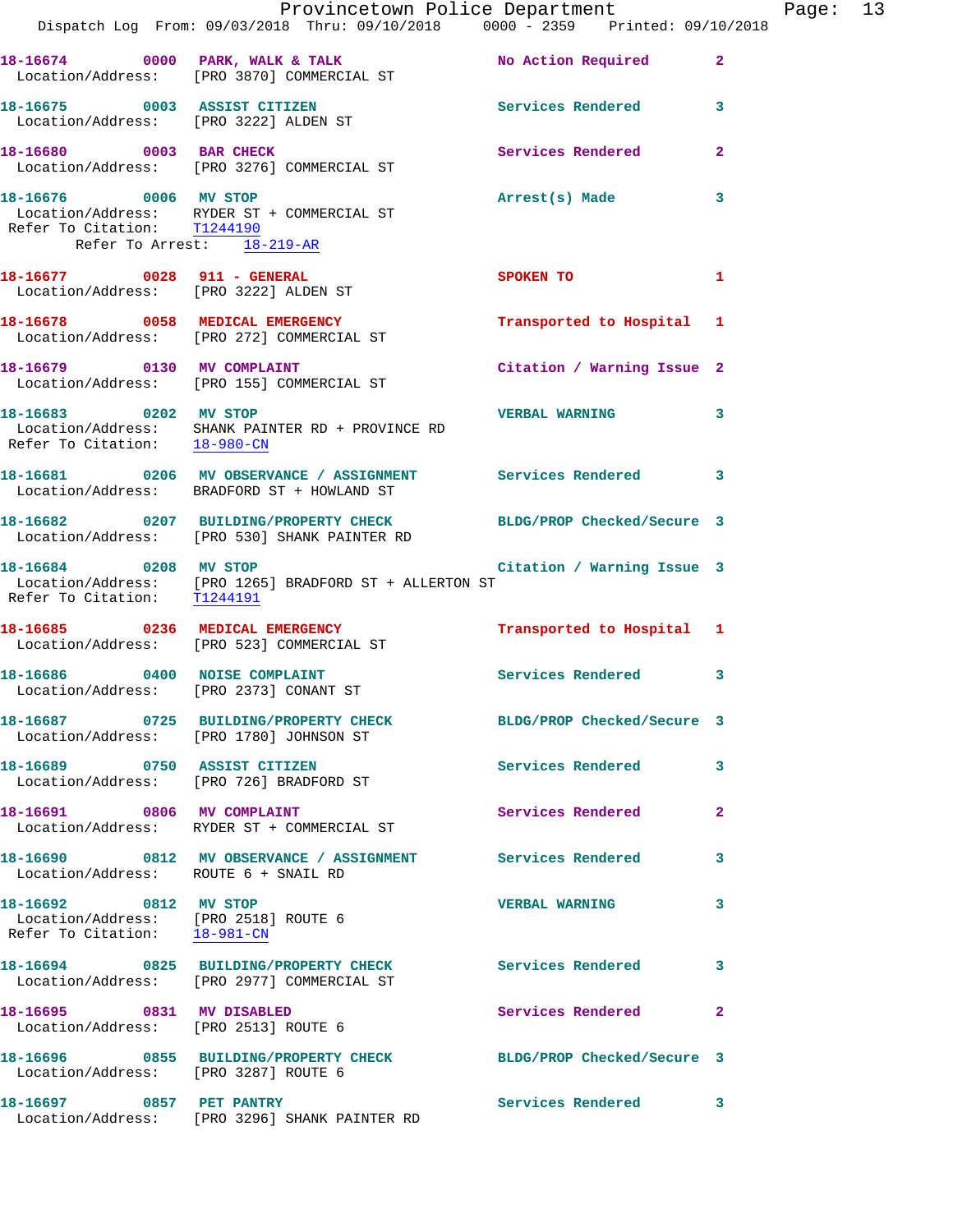|                                                                                     | Provincetown Police Department<br>Dispatch Log From: 09/03/2018 Thru: 09/10/2018 0000 - 2359 Printed: 09/10/2018 |                            | Page: 14     |
|-------------------------------------------------------------------------------------|------------------------------------------------------------------------------------------------------------------|----------------------------|--------------|
|                                                                                     |                                                                                                                  |                            |              |
|                                                                                     | 18-16699 0928 MV COMPLAINT<br>Location/Address: [PRO 3437] MONTELLO ST                                           | Services Rendered 2        |              |
|                                                                                     | 18-16700 0943 MEDICAL EMERGENCY<br>Location/Address: [PRO 440] HARRY KEMP WAY                                    | Transported to Hospital 1  |              |
|                                                                                     | 18-16702 1044 PARK, WALK & TALK<br>Location/Address: [PRO 399] COMMERCIAL ST                                     | Services Rendered 2        |              |
|                                                                                     | 18-16703 1121 BUILDING/PROPERTY CHECK BLDG/PROP Checked/Secure 3<br>Location/Address: [PRO 447] JEROME SMITH RD  |                            |              |
|                                                                                     | 18-16704 1202 ANIMAL CALL<br>Location/Address: [PRO 2273] WINTHROP ST                                            | Services Rendered 2        |              |
|                                                                                     | 18-16705 1217 MV COMPLAINT<br>Location/Address: [PRO 3771] COMMERCIAL ST                                         | Citation / Warning Issue 2 |              |
|                                                                                     | 18-16706 1300 ANIMAL CALL<br>Location/Address: ALDEN ST + JEROME SMITH RD                                        | Services Rendered 2        |              |
|                                                                                     | 18-16708 1322 BUILDING/PROPERTY CHECK BLDG/PROP Checked/Secure 3<br>Location/Address: [PRO 3317] CEMETERY RD     |                            | 1            |
|                                                                                     | 18-16709 1326 PARK, WALK & TALK<br>Location/Address: [PRO 3741] COMMERCIAL ST                                    | No Action Required 2       |              |
|                                                                                     | 18-16710 1328 MEDICAL EMERGENCY<br>Location/Address: [PRO 105] COMMERCIAL ST                                     | Services Rendered 1        |              |
|                                                                                     | 18-16707 1330 BUILDING/PROPERTY CHECK BLDG/PROP Checked/Secure 3<br>Location/Address: [PRO 1646] WINSLOW ST      |                            |              |
|                                                                                     | 18-16711 1336 LOST WALLET<br>Location/Address: [PRO 542] SHANK PAINTER RD                                        | Services Rendered 3        |              |
|                                                                                     | 18-16712 1412 RESCUE WALK-UP<br>Location/Address: [PRO 1892] SHANK PAINTER RD                                    | Transported to Hospital 1  |              |
|                                                                                     | 18-16713 1429 MV COMPLAINT<br>Location/Address: [PRO 1703] HOWLAND ST                                            | Services Rendered 2        |              |
| Location/Address: AUNT SUKEYS WAY                                                   | 18-16714 1433 SERVICE CALL - POLICE                                                                              | Services Rendered 3        |              |
|                                                                                     | 18-16715 1443 GENERAL INFO<br>Location/Address: [PRO 542] SHANK PAINTER RD                                       | No Action Required 3       |              |
|                                                                                     | 18-16716 1526 BUILDING/PROPERTY CHECK Services Rendered 3<br>Location/Address: [PRO 3259] MACMILLAN WHARF        |                            |              |
| 18-16717 1558 MV STOP<br>Location/Address: RYDER ST<br>Refer To Citation: 18-982-CN |                                                                                                                  | <b>VERBAL WARNING</b>      | 3            |
|                                                                                     | 18-16719 1647 BUILDING/PROPERTY CHECK BLDG/PROP Checked/Secure 3<br>Location/Address: [PRO 519] RACE POINT RD    |                            |              |
|                                                                                     | 18-16720 1647 SERVICE CALL - POLICE<br>Location/Address: [PRO 175] COMMERCIAL ST                                 | SPOKEN TO                  | 3            |
|                                                                                     | 18-16721 1717 PARK, WALK & TALK<br>Location/Address: [PRO 105] COMMERCIAL ST                                     | <b>Services Rendered</b>   | $\mathbf{2}$ |
|                                                                                     | 18-16722 1730 ANIMAL CALL<br>Location/Address: [PRO 208] COMMERCIAL ST                                           | Services Rendered          | $\mathbf{2}$ |
|                                                                                     | 18-16723 1732 MEDICAL EMERGENCY<br>Location/Address: [PRO 440] HARRY KEMP WAY                                    | Transported to Hospital 1  |              |
| 18-16725 1937 PARK, WALK & TALK                                                     |                                                                                                                  | Services Rendered 2        |              |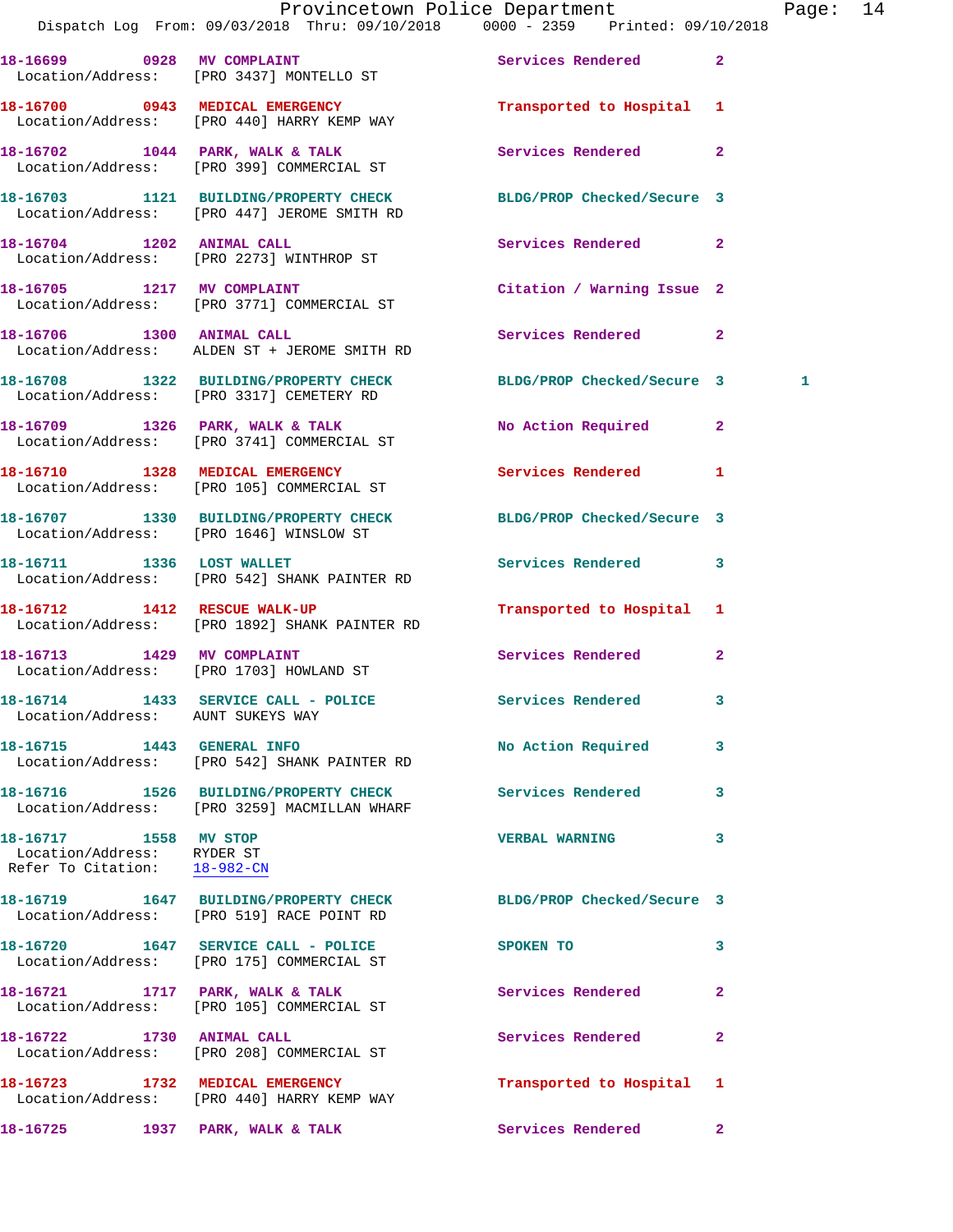|                                                                                                                                                                       | Provincetown Police Department<br>Dispatch Log From: 09/03/2018 Thru: 09/10/2018 0000 - 2359 Printed: 09/10/2018 |                            |                |
|-----------------------------------------------------------------------------------------------------------------------------------------------------------------------|------------------------------------------------------------------------------------------------------------------|----------------------------|----------------|
|                                                                                                                                                                       | Location: [PRO 3431] CENTER ROAM                                                                                 |                            |                |
|                                                                                                                                                                       |                                                                                                                  |                            |                |
|                                                                                                                                                                       | 18-16726 1940 BY-LAW VIOLATION<br>Location/Address: [PRO 1067] PLEASANT ST                                       | <b>VERBAL WARNING</b>      | $\mathbf{2}$   |
|                                                                                                                                                                       | 18-16727 1947 BAR CHECK<br>Location/Address: [PRO 3443] COMMERCIAL ST                                            | Services Rendered          | $\overline{a}$ |
|                                                                                                                                                                       | 18-16728 1951 BUILDING/PROPERTY CHECK<br>Location/Address: [PRO 3033] COMMERCIAL ST                              | BLDG/PROP Checked/Secure 3 |                |
|                                                                                                                                                                       | 18-16729 1957 BUILDING/PROPERTY CHECK<br>Location/Address: [PRO 105] COMMERCIAL ST                               | BLDG/PROP Checked/Secure 3 |                |
|                                                                                                                                                                       | 18-16730 2015 DISTURBANCE - FIGHT / ARGUMENT GONE ON ARRIVAL<br>Location/Address: [PRO 3296] SHANK PAINTER RD    |                            | 1              |
| 18-16731 2103 MV STOP<br>Location/Address: [PRO 2521] ROUTE 6<br>Refer To Citation: T1244569                                                                          |                                                                                                                  | Citation / Warning Issue 3 |                |
| Location/Address: CARNES LN                                                                                                                                           | 18-16732 2154 SERVICE CALL - POLICE                                                                              | <b>Services Rendered</b>   | 3              |
| 18-16733 2323 LOST PROPERTY<br>Location/Address: COMMERCIAL ST                                                                                                        |                                                                                                                  | <b>Services Rendered</b>   | 3              |
| Location/Address: [PRO 446] HOWLAND ST                                                                                                                                | 18-16734 2329 BUILDING/PROPERTY CHECK                                                                            | BLDG/PROP Checked/Secure 3 |                |
|                                                                                                                                                                       | 18-16735 2344 MV OBSERVANCE / ASSIGNMENT<br>Location/Address: BRADFORD ST + HOWLAND ST                           | Services Rendered 3        |                |
|                                                                                                                                                                       | 18-16736 2351 BY-LAW VIOLATION<br>Location/Address: [PRO 3033] COMMERCIAL ST                                     | Citation / Warning Issue 2 |                |
| For Date: 09/09/2018 - Sunday                                                                                                                                         |                                                                                                                  |                            |                |
|                                                                                                                                                                       | 18-16737 0027 BUILDING/PROPERTY CHECK<br>Location/Address: [PRO 3259] MACMILLAN WHARF                            | Services Rendered          | 3              |
| 18-16740                                                                                                                                                              | 0147 DISTURBANCE - FIGHT / ARGUMENT<br>Location/Address: [PRO 3736] COMMERCIAL ST<br>Refer To Arrest: 18-220-AR  | Arrest(s) Made             | 1              |
|                                                                                                                                                                       | 18-16741 0202 MEDICAL EMERGENCY<br>Location/Address: [PRO 542] SHANK PAINTER RD                                  | <b>PATIENT REFUSAL</b>     | 1              |
|                                                                                                                                                                       | 18-16742  0227 BUILDING/PROPERTY CHECK<br>Location/Address: [PRO 433] RYDER ST EXT                               | <b>Services Rendered</b>   | 3              |
|                                                                                                                                                                       | 18-16743 0243 BUILDING/PROPERTY CHECK<br>Location/Address: [PRO 1638] COMMERCIAL ST                              | BLDG/PROP Checked/Secure 3 |                |
| Location/Address: ROUTE 6 + SNAIL RD                                                                                                                                  | 18-16744 0441 MV OBSERVANCE / ASSIGNMENT Services Rendered                                                       |                            | 3              |
| 18-16745 0507 MV STOP<br>Location/Address: [PRO 2513] ROUTE 6<br>Refer To Citation: $\frac{18-983-CN}{18-984-CN}$<br>Refer To Citation: $\frac{18-983-CN}{18-984-CN}$ |                                                                                                                  | <b>VERBAL WARNING</b>      | 3              |
| Location/Address: [PRO 3921] ROUTE 6                                                                                                                                  | 18-16746 0552 BUILDING/PROPERTY CHECK                                                                            | BLDG/PROP Checked/Secure 3 |                |
| 18-16747 0637 DISORDERLY                                                                                                                                              | Location/Address: [PRO 37] BRADFORD ST                                                                           | Services Rendered          | 1              |
|                                                                                                                                                                       | 18-16748 0816 BUILDING/PROPERTY CHECK<br>Location/Address: [PRO 2977] COMMERCIAL ST                              | <b>Services Rendered</b>   | 3              |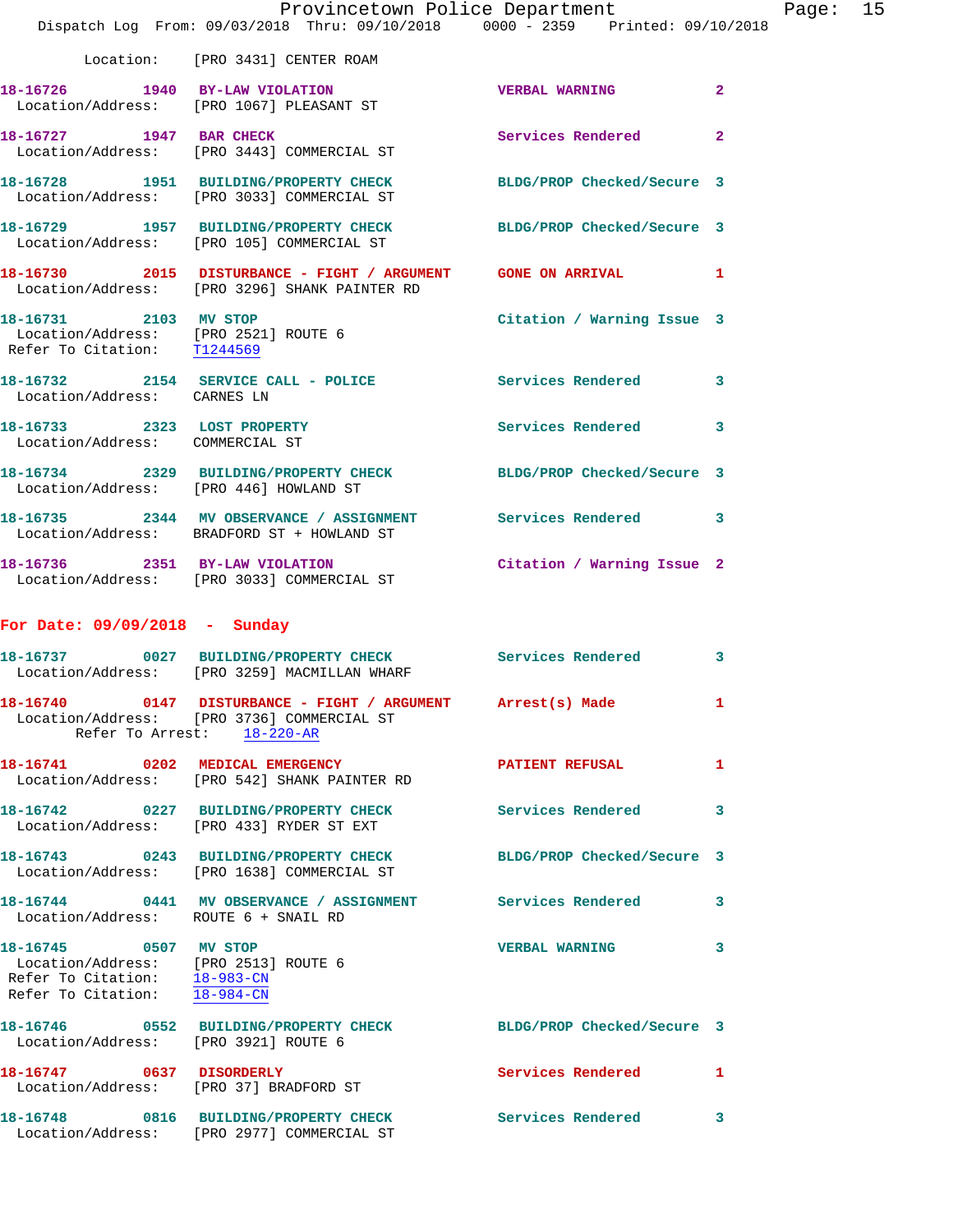Dispatch Log From: 09/03/2018 Thru: 09/10/2018 0000 - 2359 Printed: 09/10/2018

|                                                                        | 18-16749 0838 BUILDING/PROPERTY CHECK Services Rendered 3<br>Location/Address: [PRO 2483] COMMERCIAL ST           |                          |                         |
|------------------------------------------------------------------------|-------------------------------------------------------------------------------------------------------------------|--------------------------|-------------------------|
|                                                                        | 18-16753 1107 PROPERTY DAMAGE<br>Location/Address: [PRO 1324] COMMERCIAL ST                                       | Could Not Locate         | 3                       |
|                                                                        | 18-16752 1120 MV OBSERVANCE / ASSIGNMENT No Action Required<br>Location/Address: RACE POINT RD + SEASHORE PARK DR |                          | 3                       |
| 18-16754 1123 BY-LAW VIOLATION<br>Location/Address: [PRO 2513] ROUTE 6 |                                                                                                                   | Services Rendered        | $\overline{2}$          |
|                                                                        | 18-16756 1156 PARK, WALK & TALK<br>Location/Address: [PRO 105] COMMERCIAL ST                                      | Services Rendered        | $\mathbf{2}$            |
| 18-16757 1159 MV DISABLED<br>Location/Address: [PRO 2521] ROUTE 6      |                                                                                                                   | Services Rendered        | $\mathbf{2}$            |
| 18-16758 1307 ANIMAL CALL<br>Location/Address: [PRO 2580] ROUTE 6      |                                                                                                                   | Services Rendered        | $\mathbf{2}$            |
|                                                                        | 18-16760 1357 BUILDING/PROPERTY CHECK<br>Location/Address: [PRO 2540] RACE POINT RD                               | <b>Services Rendered</b> | 3                       |
|                                                                        | 18-16761 1404 BUILDING/PROPERTY CHECK<br>Location/Address: [PRO 2499] RACE POINT RD                               | Services Rendered        | 3                       |
|                                                                        | 18-16762 1412 BUILDING/PROPERTY CHECK<br>Location/Address: [PRO 2490] PROVINCELANDS RD                            | <b>Services Rendered</b> | 3                       |
| 18-16763 1421 MISSING PERSON                                           | Location/Address: [PRO 2736] COMMERCIAL ST                                                                        | Services Rendered        | $\mathbf{1}$            |
| 18-16764 1423 LOST CASH                                                | Location/Address: [PRO 542] SHANK PAINTER RD                                                                      | Services Rendered        | $\overline{\mathbf{3}}$ |
| 18-16765 1432 MV COLLISION<br>Refer To Accident: 18-112-AC             | Location/Address: [PRO 830] COMMERCIAL ST                                                                         | Investigated             | $\mathbf{1}$            |
|                                                                        | 18-16767 1646 PARK, WALK & TALK<br>Location/Address: [PRO 105] COMMERCIAL ST                                      | Services Rendered 2      |                         |
| 18-16769 1924 VANDALISM                                                | Location/Address: [PRO 106] COMMERCIAL ST                                                                         | Services Rendered        | 3                       |
| 18-16770 1925 LOST PROPERTY                                            | Location/Address: [PRO 3236] COMMERCIAL ST                                                                        | Services Rendered        | 3                       |
|                                                                        | 18-16771 1944 MEDICAL EMERGENCY<br>Location/Address: [PRO 1012] NELSON AVE                                        | <b>Services Rendered</b> | $\mathbf{1}$            |
| 18-16772 2016 MEDICAL EMERGENCY                                        | Location/Address: [PRO 3947] BRADFORD ST                                                                          | <b>PATIENT REFUSAL</b>   | $\mathbf{1}$            |
|                                                                        | 18-16773 2035 MV OBSERVANCE / ASSIGNMENT Services Rendered<br>Location/Address: [PRO 444] HIGH POLE HILL          |                          | 3                       |
| 18-16774 2045 FIRE - OTHER                                             | Location/Address: [PRO 1072] PLEASANT ST                                                                          | Services Rendered        | $\mathbf{1}$            |
|                                                                        | 18-16775 2135 MV OBSERVANCE / ASSIGNMENT Services Rendered<br>Location/Address: [PRO 2577] BRADFORD ST            |                          | 3                       |
| 18-16777 2246 ASSAULT                                                  | Location/Address: [PRO 272] COMMERCIAL ST                                                                         | Services Rendered        | $\mathbf{1}$            |
| 18-16778 2312 MV STOP                                                  | Location/Address: [PRO 536] SHANK PAINTER RD                                                                      | <b>VERBAL WARNING</b>    | 3                       |

Refer To Citation: 18-985-CN